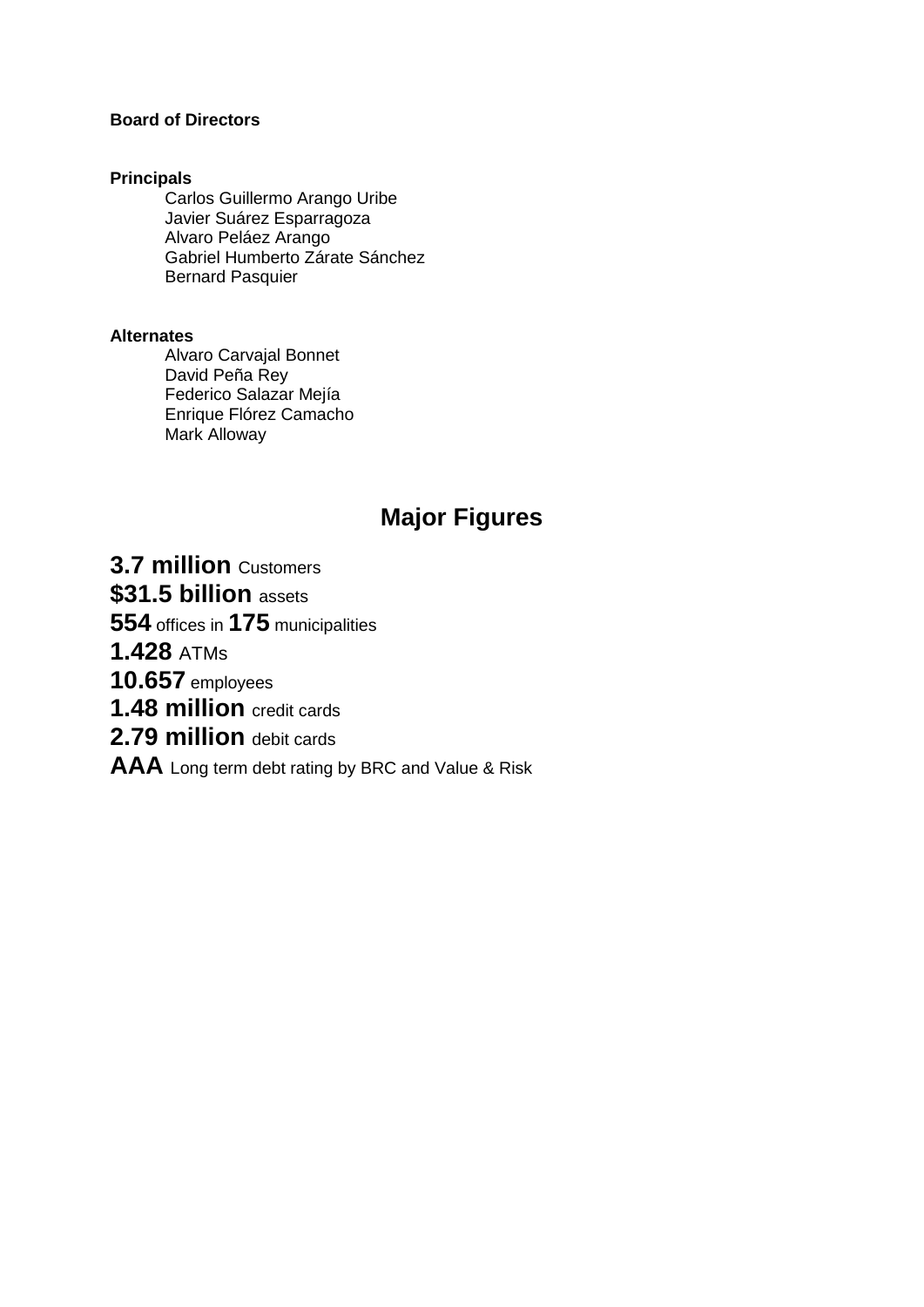

# **Evolution of major figures**



0.0 5.0 10.0 15.0 20.0

**Jun-09 Jun-10 Jun-11**



**1.45 1.68 2.10**  - 0.50 1.00 1.50 2.00 2.50 **Jun-09 Jun-10 Jun-11 Credit Cards (\$ billion) CAGR: 20.2%**



**Solvency**



**Equity (\$ billion)**



CAGR = Constant Annual Growth Rate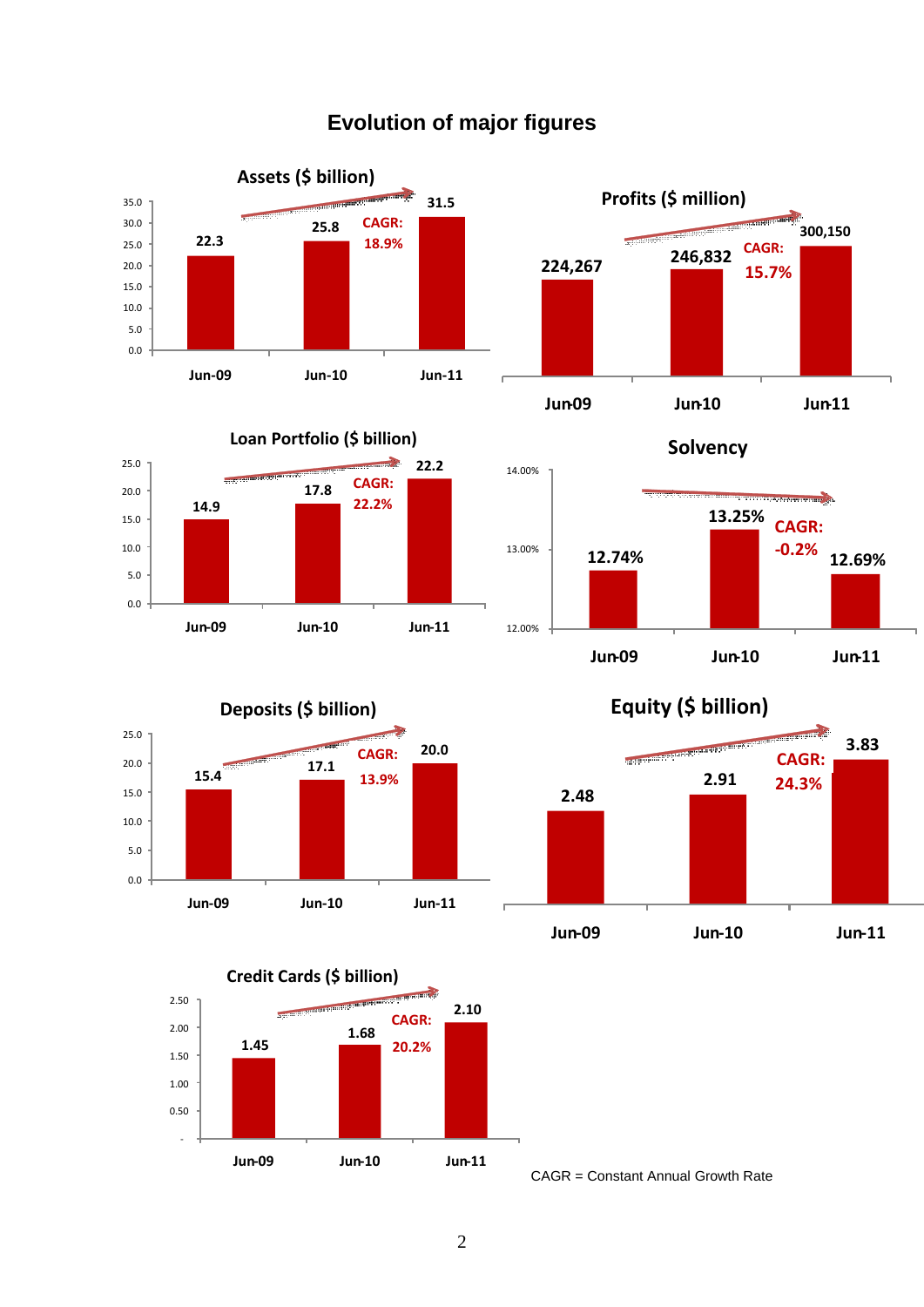#### **Report by the Board of Directors and the President to the General Stockholders' Meeting Sixth month period January / June 2011**

#### **Messrs. Shareholders**:

During the first semester of year 2011 the Bank implemented innovating strategies that permitted it to obtain good financial and commercial results, which for us is very pleasant to present through this activity report.

In the month of February DaviPlata is successfully launched, which is a new and innovating financial service that seeks to get banking closer to all Colombians who have not yet known its benefits.

DaviPlata, supported on the great coverage that mobile phone companies have, seeks to make cash management easier, more secure, comfortable and economical. This tool offers the possibility of handling cash without having a bank account to transfer money, make national remittances, make payments of public utilities, purchase minutes or withdraw money through Davivienda ATMs. In only 5 months close to 58,000 people are already DaviPlata customers of which 44% were not customers of Davivienda and in many cases form a part of the population that for the first time enters the banking systems.

The Colombian economy, in turn, also had a good performance, notwithstanding the heavy rains that Colombia suffered at the end of last year and beginning of the current one, in fact, the growth of the first quarters is at 5.1% and inflation is between the goals established by the Central Bank.

These good results together with an adequate economic policy, resulting in the country receiving from the credit rating firms, the recognition of the investment degree, which ratifies the good moment that the economic is going through and invites new investors to enter the country.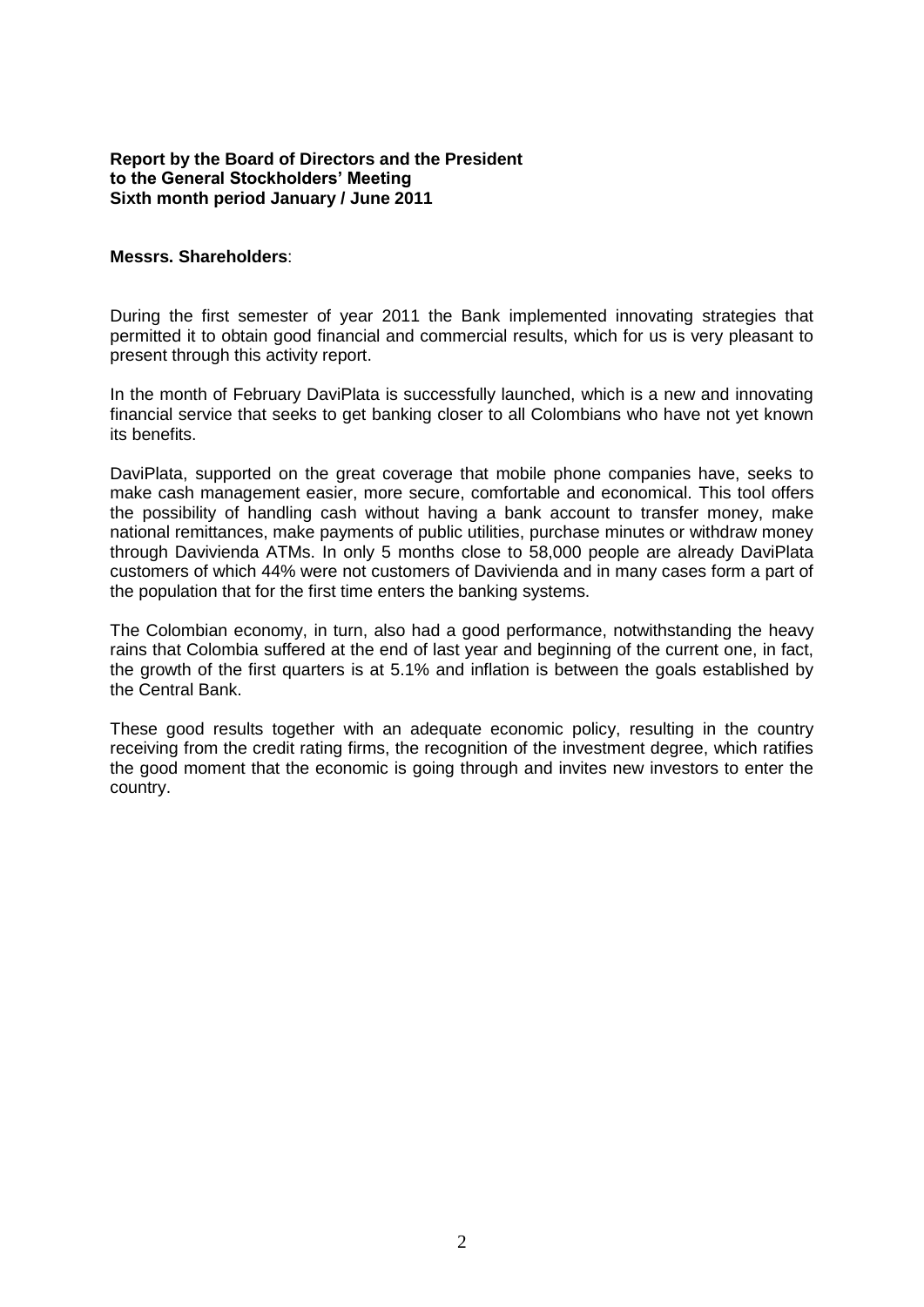#### **I. Macroeconomic environment**

#### 1. Introduction.

Resulting from the low domestic interest rates and the expansion of the mining sector, the Colombian economy is expanding at a good rhythm in the year to date 2011. According to the DANE (National Administrative Department of Statistics) the economy grew 5.1% in the first quarter of the year and the outlook is good for the second. As far as the inflation is concerned, indicators as of June show an annual inflation of 3.24%, a figure that conforms to the ranges established by the Central Bank. The major concerns have to do with the behavior of the exchange rate, the rhythm of expansion of the aggregate demand and the significant growth of credit in the economy.

2. Gross Domestic Product.

In the first quarter of 2011 the Colombian economy had a real growth of 5.1% in respect to the same period in 2010. This result was the highest since the second quarter of 2008. The official results published by the DANE confirmed the good beginning of the year in economic activity for the country, which helps to reaffirm the idea that the GDP in the consolidated year 2011 may grow above 5%.



At a sectoral level activities both mining and agricultural were those of the best performance in the first quarter of this year. The oil expansion and the good performance of the coal production were the elements that drove positively the mining GDP, which showed 9.4% real. The agricultural GDP, in turn, the second highest in growth in the first quarter 2011, reached 7.8%. Constructions and the sector that groups electricity, gas and water were the ones that experienced setbacks, the former of 4.5% and the second at a rhythm of 1.3%.

Regarding the components of the demand of the GDP, it continues to be observed that consumption of homes maintained an acceleration in its growth, the 7.3% real annual variation of the first quarter was the highest in the past three years. The gross formation of fixed capital also showed an important percentage variation (8.7% real). A component that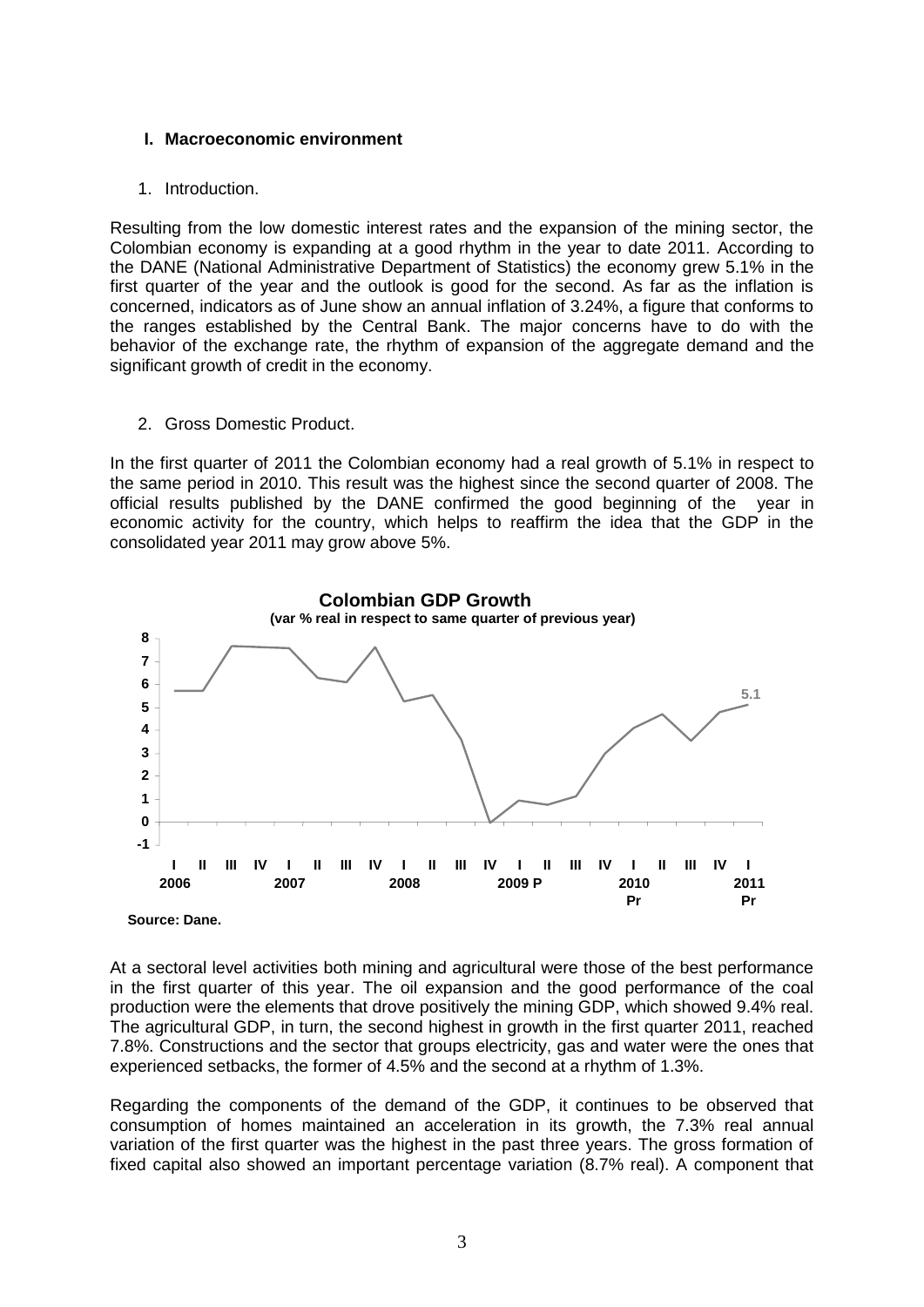did show a slowdown in respect to the closing of last year was Government expense, which growth was 1.8%.

In summary, the beginning of the year was good for the internal economic activity, it is expected that the consumption of homes continues to drive economic growth. There is also a good outlook in sectors such as mining, construction, trade and transportation which will probably support an increase in excess of 5% real of the GDP for this year.

3. Inflation.



In the first half of year 2011 the annual inflation showed a slight acceleration passing from 3.17% at the closing of year 2010 to 3.24% in June. The inflation increase is the result of the food inflation performance (4.07%) which has been quite above the inflation of one year ago.

Analysts' expectations coincide in that inflation will close the year 2011 slightly above the median of the Central Bank's goal range (3%). The expected performance of inflation in the second half of the year is related to an increase in food inflation produced by the change in the rains regime.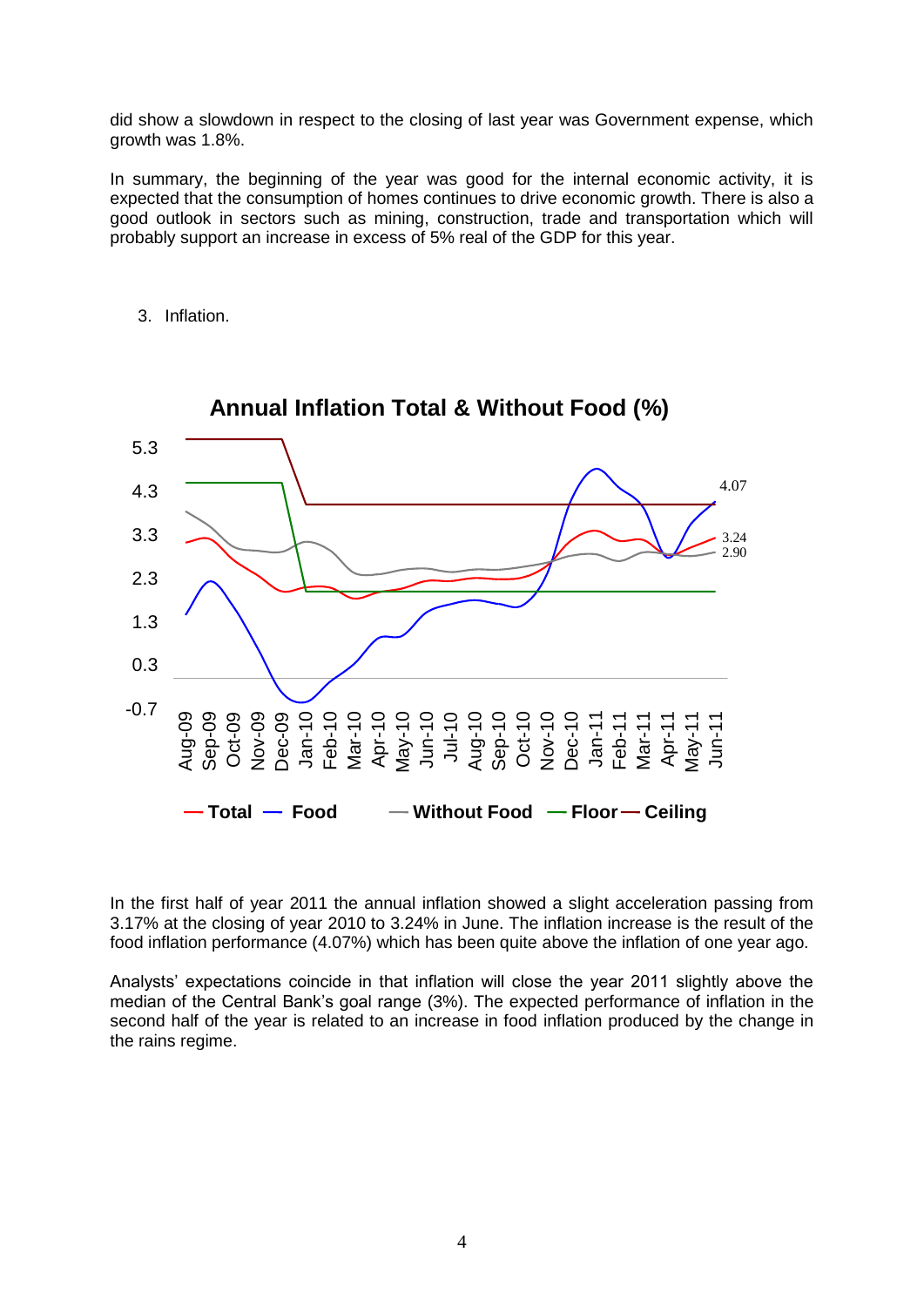#### 4. Monetary policy

The in current year to date the Central Bank has been eliminating the monetary incentives to growth. As of February its intervention rate (1 day repos) has increased 25 base points per month. This policy is consistent with the performance shown by the economic activity and especially the performance of aggregate demand.

The increase in the Central Bank intervention rate, which very likely will extend to the second half of the year, must produce an increase in active rates corresponding to home mortgages and commercial credits.

#### 5. Fiscal policy

On fiscal matters, year 2010 closed with a deficit of -3.8% GDP for the Central National Government (CNG) and of -3.1 GDP for the Consolidated Public Sector (CPS). With the presentation of the Medium Term Fiscal Framework a deficit of -4.1% GDP for CNG and of - 3.2% GDP for CPS were ratified as fiscal goals for year 2011, contemplating the funds that are going to be intended to take care of the strong rains that the country has been suffering.

With the recent approval by Congress of the reform bills to royalties, fiscal sustainability and fiscal rule, the Government has the basis that permit a reduction of the deficit in the upcoming years.



#### **Fiscal Balance Evolution (% GDP)**

6. Foreign trade.

In conformity with the better performance of the economic activity worldwide in year 2010, Colombian foreign trade activities showed an important recovery that led them to have increases of 21.2% in exports and 23.7% in imports throughout the year, as a consequence of the increase in oil sales and purchase of vehicles.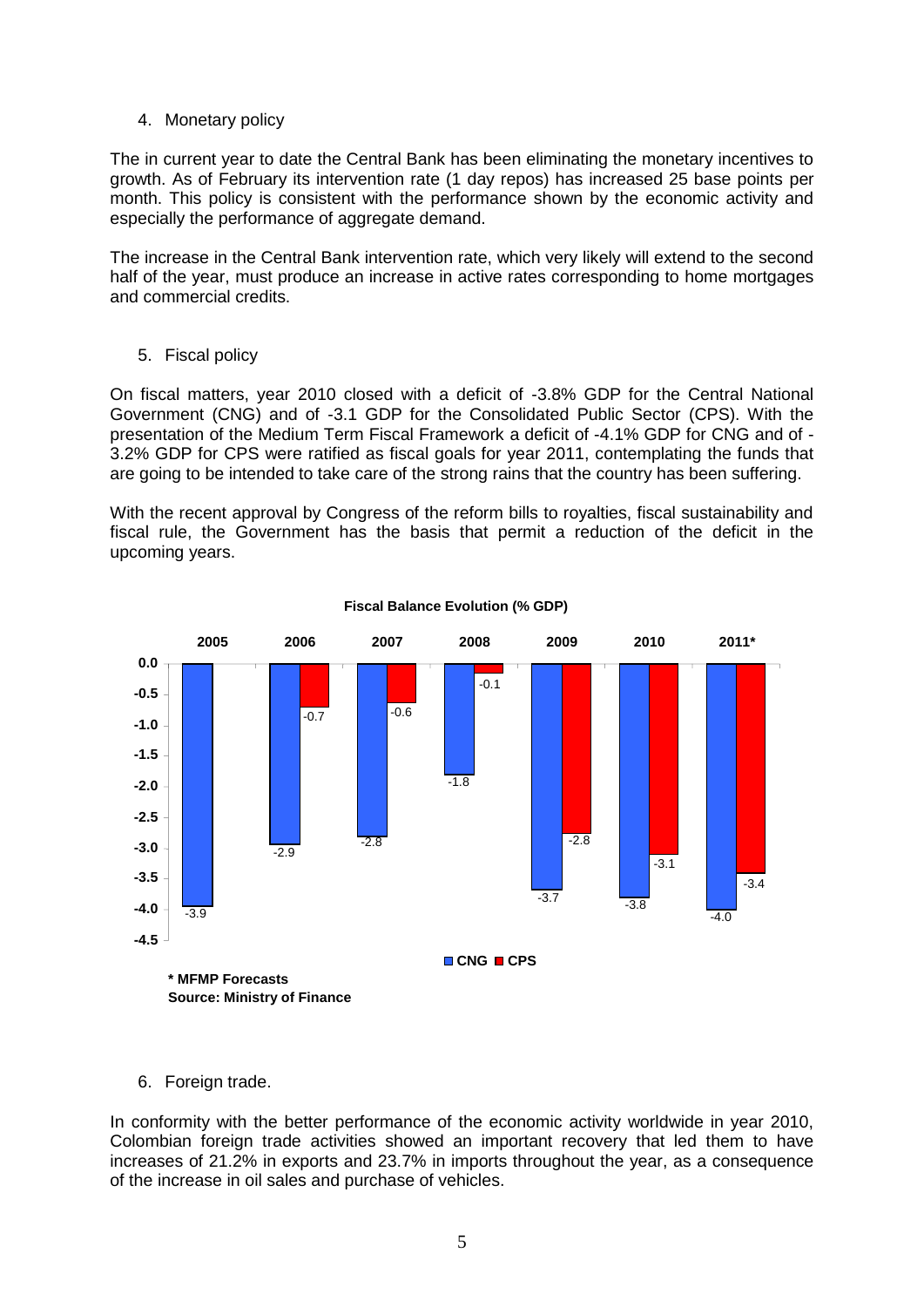This tendency has been maintained and in the first four months of 2011, Colombian exports were USD \$17,326 million FOB and reached an annual growth of 37.2%; while imports reached a value of USD\$16,396 million CIF and showed a growth of 36.7% in respect to the same period of the previous year.

#### 7. Exchange rate.

Notwithstanding the efforts by the Central Bank, which reinitiated in mid September of last year a program of daily purchases of U.S. dollars that permitted it to accumulate US\$4,060 million in international reserves up to last June 30<sup>th</sup>, the Colombian peso has shown a revaluation tendency during the year. In fact, the U.S. dollar quotation began the year at \$1,913.98 and for the closing of the first half it was \$1,780.16 per U.S. dollar. There are several factors behind this situation. First of all, the U.S. dollar has been depreciating internationally in a considerable manner. From January to June the Euro quotation increased from 1.33 U.S. dollars per Euro to 1.45. On the other hand, the country continues to receive foreign investment flows associated to oil and mining which are significantly higher than those received in previous years. Finally, Colombia received during the first half the investment degree rating by S&P (March 16<sup>th</sup>) Moody's (May 31<sup>st</sup>) and Fitch (June 22<sup>nd</sup>) which encourages the entry of capitals into the country.



**Quotation of the U.S. dollar in Colombian pesos**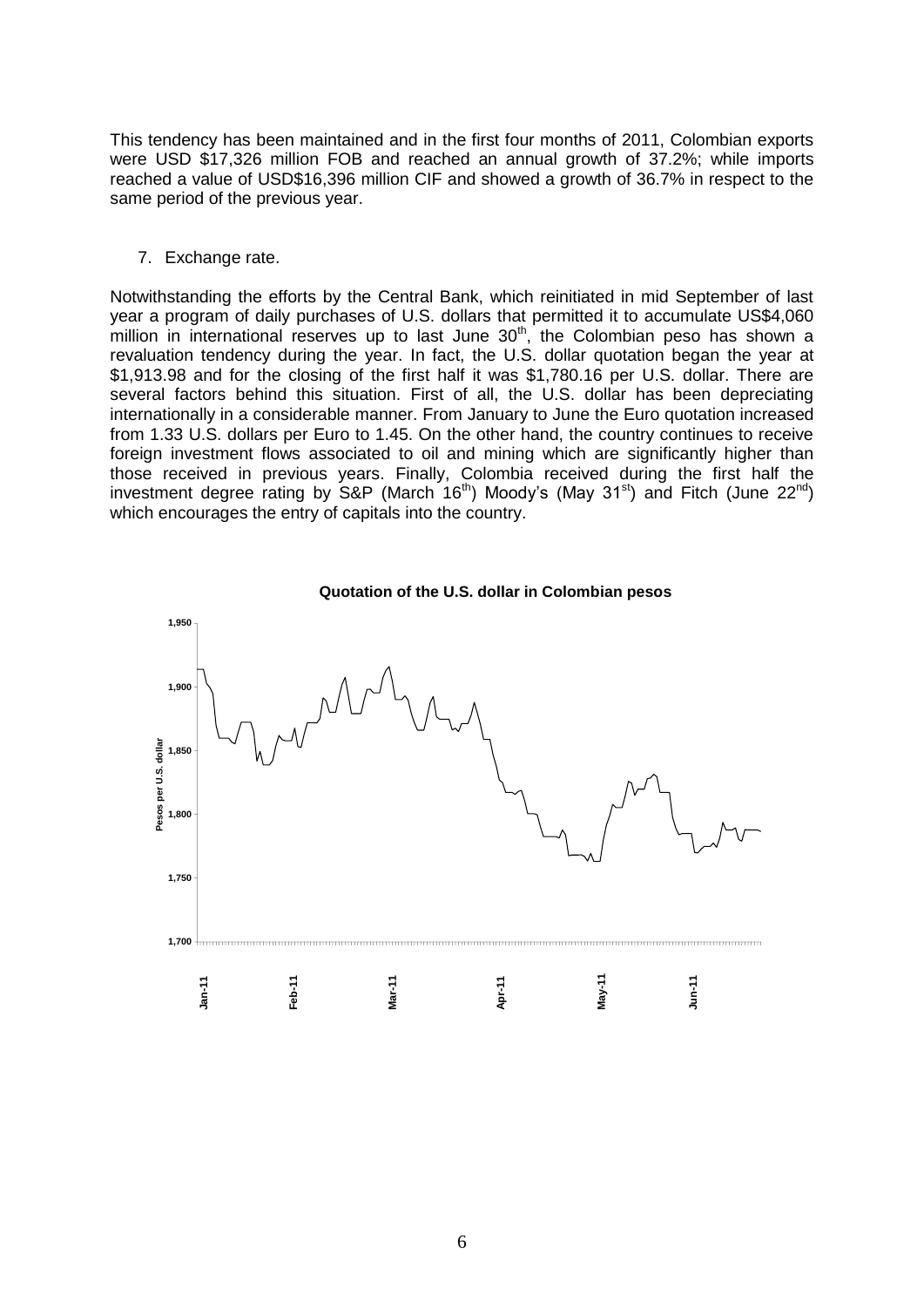# **II. Financial Sector first half of 2011**

1. Major results

The financial system has had a growth of 21.5% in respect to the same month of last year with \$288 billion in assets and profits for \$3.1 billion, that is 14.9% more than those obtained as of May 2010.

On the other hand, 4 more entities have entered the banking system, whereby a total of 23 banks is reached.

Among the assets, the loan portfolio represents 62.3% as compared to 61% last year, investments reached \$60.2 billion and liabilities were \$247.2 billion.



# **Details of Assets (\$ billion)**

**May-10 May-11**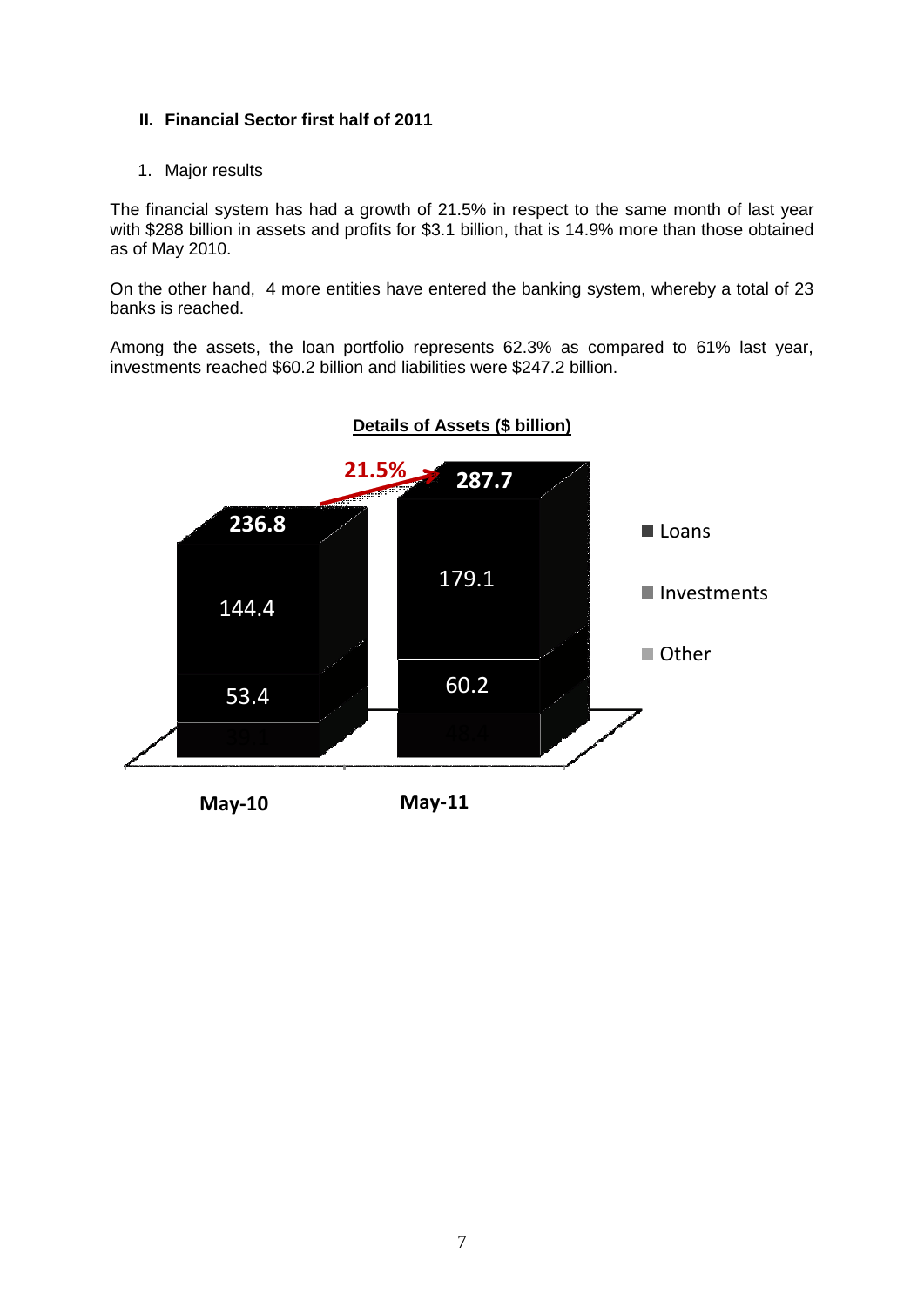

# 2. Loan portfolio

The growth of the economy in the past few months permits the net loan portfolio of the system to grow over 25%. This growth takes places because all loan modalities grow above 20%, even home mortgage loans on which securitizations have been made for close to 2.9 billion pesos.

#### **Loan Portfolio – Credit Institutions**

(Figures in billions of pesos)

|                                            | $May-10$     | <b>May-11</b> | <b>Growth</b> |                  |
|--------------------------------------------|--------------|---------------|---------------|------------------|
| <b>Loan Portfolio</b>                      | <b>Value</b> | <b>Value</b>  | <b>Value</b>  | <b>Variation</b> |
| Commercial                                 | 80.3         | 105.0         | 24.7          | 30.77%           |
| Consumer                                   | 40.5         | 49.8          | 9.3           | 23.01%           |
| Microcredit                                | 3.8          | 5.1           | 1.3           | 33.33%           |
| Home Mortgage                              | 11.6         | 13.3          | 1.7           | 14.62%           |
| Provisions                                 | 6.6          | 6.8           | 0.3           | 4.17%            |
| <b>Net Loan portfolio</b>                  | 129.6        | 166.3         | 36.7          | 28.33%           |
| Home Mortgage + Securitized                | 16.4         | 19.7          | 3.3           | 19.98%           |
| Net Loan Portfolio +<br><b>Securitized</b> | 134.4        | 172.7         | 38.3          | 28.49%           |

**Note**: No loan portfolio includes Residential Leasing **Source**: Financial Superintendence of Colombia

As of May 2011 the quality of the system's total loan portfolio shows an important improvement, passing from 2.9% to 1.9% in the last year, improvement that is observed in a generalized manner in all modalities.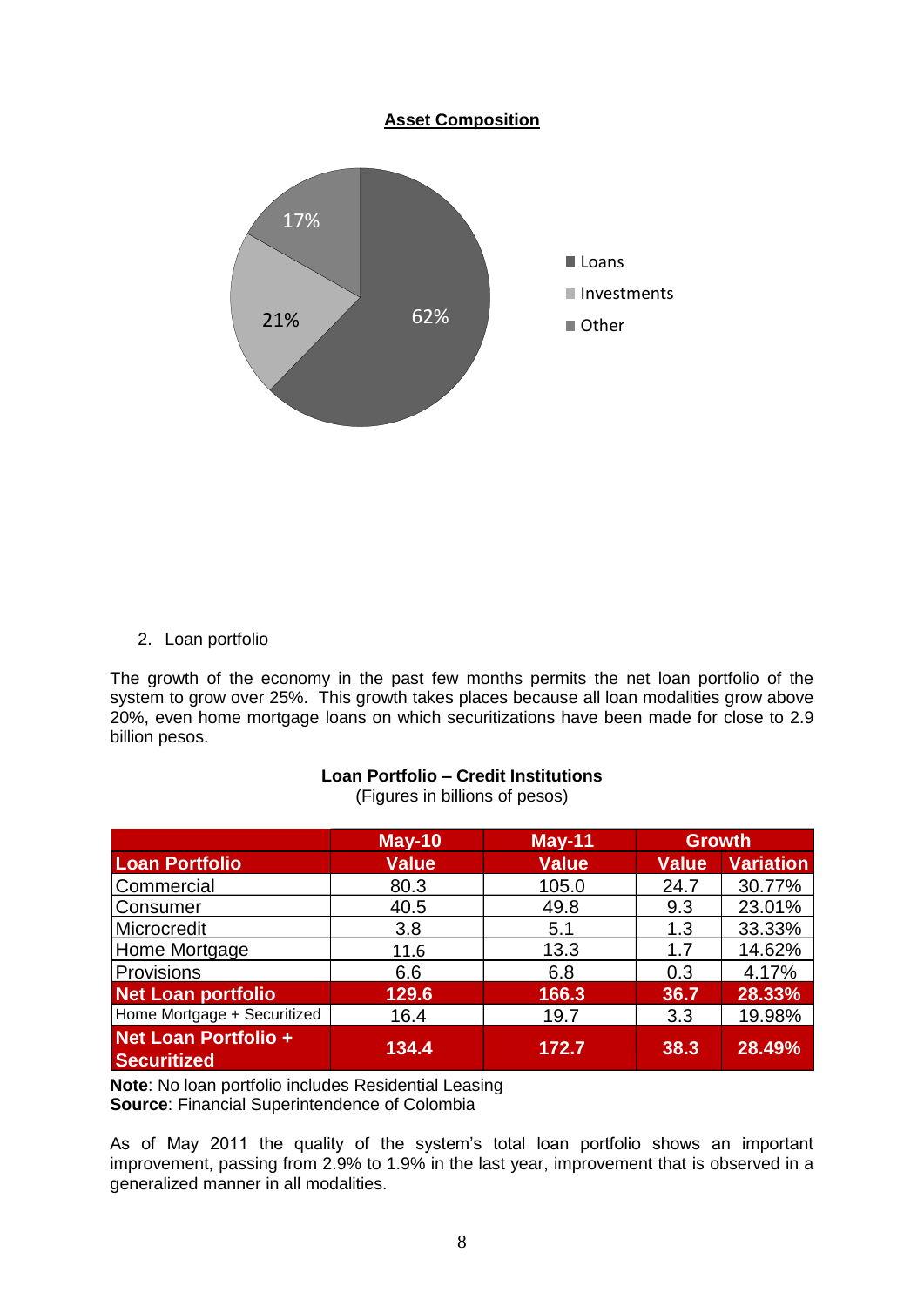# **Loan Portfolio Quality and Coverage**

|                 | $May-10$          |               | $May-11$          |               |
|-----------------|-------------------|---------------|-------------------|---------------|
|                 | <b>Davivienda</b> | <b>System</b> | <b>Davivienda</b> | <b>System</b> |
| <b>Consumer</b> | 3.42%             | 4.14%         | 3.05%             | 2.83%         |
| Commercial      | 1.69%             | 2.15%         | 1.04%             | 1.32%         |
| Home Mortgages  | 1.67%             | 3.70%         | 1.55%             | 2.91%         |
| <b>Total</b>    | 2.29%             | 2.89%         | 2.29%             | 1.94%         |
| <b>Coverage</b> | 148.31%           | 128.27%       | 161.12%           | $165.27\%$    |

Total Loan Portfolio Quality: Unproductive loan portfolio by age (Consumer > 60 days, Commercial > 90 days and Home Mortgage > 120 days)/Total Loan Portfolio Coverage: Provisions / Past due Loans (>30 days) **Source**: Financial Superintendence of Colombia

#### 3. Borrowings

The growth in the financial system's borrowings was marked by savings accounts, instrument that represents now 44.6% of deposits. In addition bonds had a growth of 50% in the past year, resulting from various issues in debt securities that were made throughout the period.

|                          | <b>May-10</b> | $May-11$ | <b>Variación</b> |
|--------------------------|---------------|----------|------------------|
| Savings accounts         | 70.1          | 87.4     | 24.61%           |
| <b>Checking accounts</b> | 25.2          | 29.4     | 16.40%           |
| <b>CD<sub>s</sub></b>    | 54.1          | 55.2     | 1.92%            |
| <b>Other</b>             | 4.7           | 5.6      | 19.48%           |
| <b>Bonds</b>             | 12.0          | 18.1     | 50.42%           |
| <b>Total</b>             | 166.2         | 195.7    | 17.70%           |

# **Financial System Borrowings**

(Figures in billions of pesos)

 **Source:** Financial Superintendence of Colombia

4. Equity

The growth of assets in the past year has been supported by an increase in the system's equity which grows 21.1% reaching \$40.5 billion. This permits the solvency ratio to remain at 15.2%.

#### 5. Home Mortgages

As of the month of April, approved construction licenses increased by 67% and the new area obtained as of the Census of Buildings showed an increase of 60.5% from April 2010 to April 2011.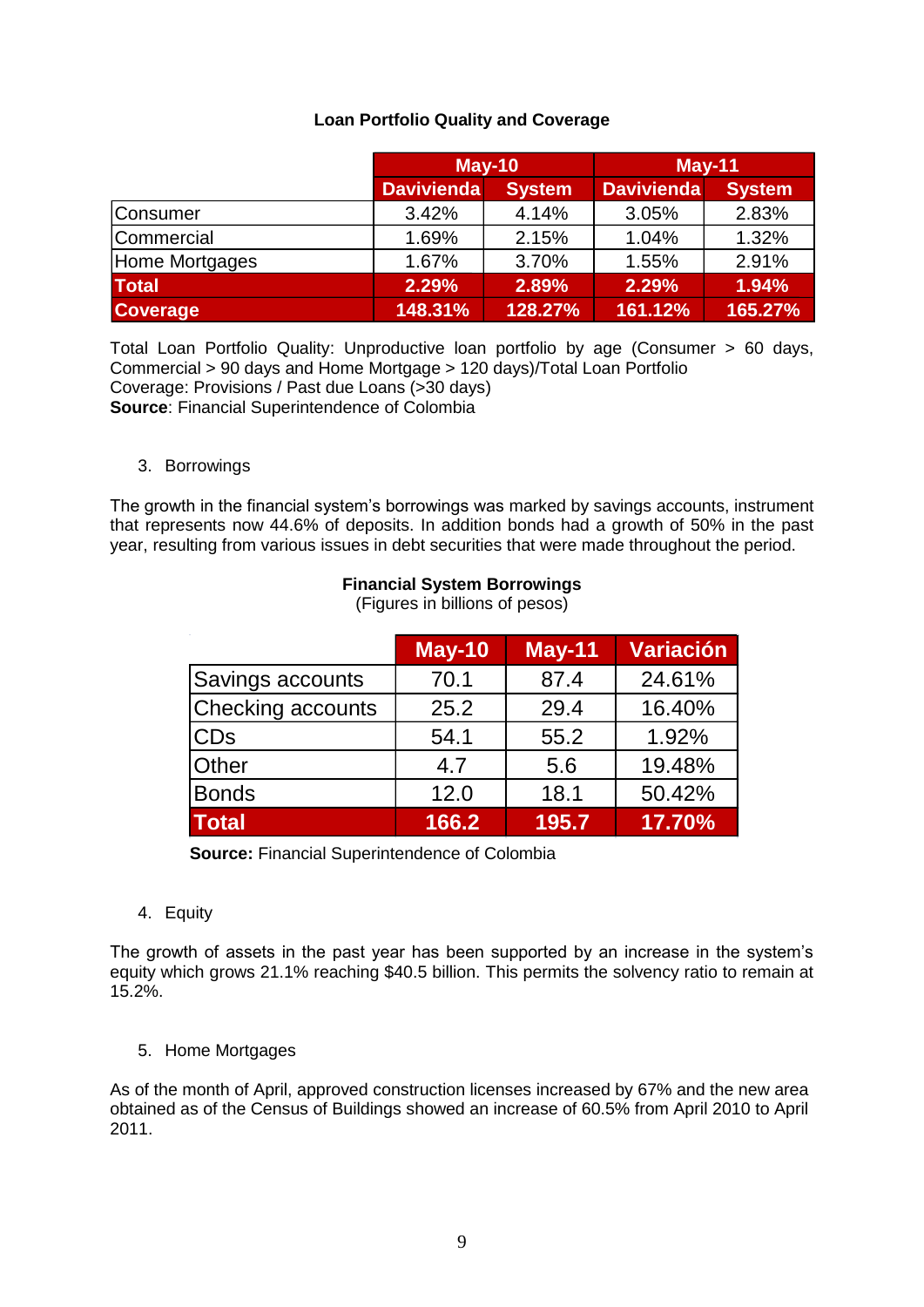Disbursement of constructor credits as of May 2011 increased 24.8% in respect to the previous year, from \$809 thousand million to \$1,010 thousand million. Gross constructor loan portfolio decreased 2.1% passing from \$2.43 billion in May 2010 to \$2.1 billion in May 2011.

Regarding credit disbursements to individuals, these experienced a growth of 17.4% as compared to the same period of 2010, and for the specific case of disbursements for the purchase of low income housing, they increased 25.2%, result that is explained mainly by the growth of new home credits. In turn, we can say that the number of low income home units financed increased in the first quarter of 2011 by 6.6% exceeding 28,000 homes financed as well as the percentage of low income homes finished, which increased 5.3%.

#### **Accumulated originations of mortgage credit**

(Figures in thousand millions of Colombian pesos)

|                   | <b>Jan-May 2010</b> | Jan-May 2011 | <b>Growth</b> |
|-------------------|---------------------|--------------|---------------|
| <i>Individual</i> | 1.914               | 2,279        | 19.1%         |
| Subrogation       | 407                 | 436          | 7.3%          |
| Leasing           | 291                 | 350          | 20.2%         |
| <b>Total</b>      | 2,612               | 3,066        | 17.4%         |

**Source**: Bankers' Association

6. Credit cards

The credit card industry has shown a sustained growth in balances (22.3%) and billings (14.3%). The number of cards in effect increased by 12.6% as of May 2011 and the same period in the previous year.

# **Credit Cards – Financial System**

(Figures in billions of pesos)

|                                   | $May-10$  | $May-11$  | <b>Growth</b> |
|-----------------------------------|-----------|-----------|---------------|
| <b>Balance</b>                    | 10.1      | 12.3      | 22.3%         |
| <b>Billings Jan-April</b>         | 7.3       | 8.4       | 14.3%         |
| Number of CC in effect<br>(April) | 5,145,896 | 5,795,937 | 12.6%         |

**Source**: Financial Superintendence of Colombia

#### 7. Vehicles

The new vehicle market this year projects an unusual credit record. Far from the most optimistic forecasts, its dynamics anticipates the sale of close to 280,000 units; this figure would represent then a growth of 10.2% as compared to the 253,869 units sold in the previous year.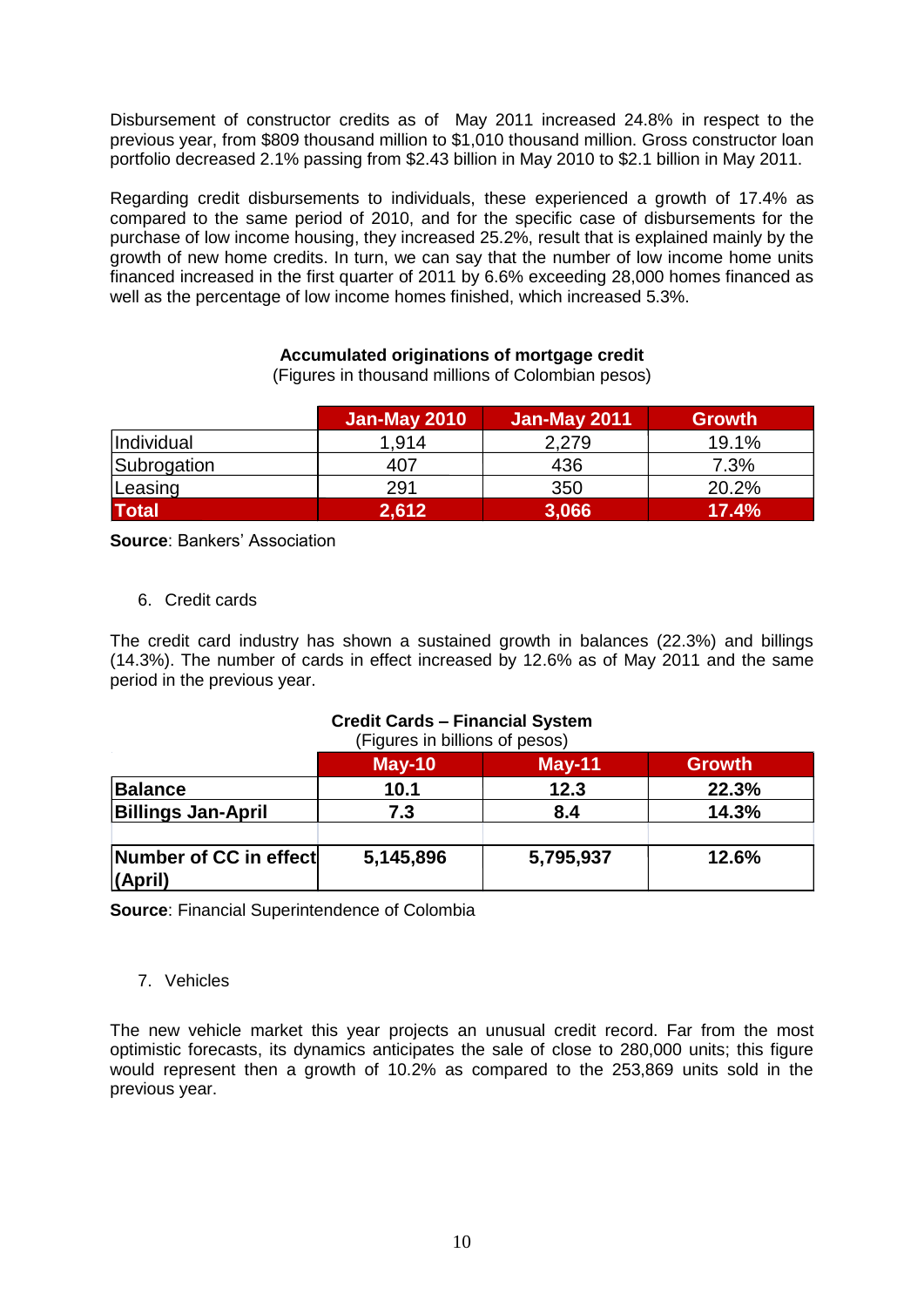# **III. Davivienda**

# **1. Major achievements during first half of 2011**

During the first semester of 2011, the Bank finalized various projects that permitted the entrance of new segments and markets and continuing with a sustained growth.

#### **DaviPlata**

During the month of February 2011 we successfully carried out the launching of a new social inclusion product, DaviPlata. This innovative financial instrument supports itself on the coverage that mobile phone companies have in the country and seeks to make accessible to all people who own a mobile phone the handling of electronic cash.

As of June 2011, DaviPlanta has 63,587 customers of which 44.1% correspond to new customers for the Bank who have carried out in the year to date over 300,000 transactions that correspond, 18% to withdrawals from Davivienda ATMs and 9% to transfers.

# **Placements of Bonds**

In March 2011 Banco Davivienda carried out successfully the first Bond issue of a 3 year issue program with a total amount of \$3 billion pesos. \$600 thousand million were placed in ordinary Bonds, receiving a demand 1.55 times higher than this value. This issue is the second of a bond program of up to \$3 billion that starts this year and has a term of 3 years.

#### **New Branch Davivienda International (Miami)**

On January 1, 2011 the affiliate Bancafe International Corp of Miami started to operate as a branch of the Bank increasing its business generation capacity by having the support of the equity of Banco Davivienda. It is the first branch of a Colombian bank in the United States.

|                    | June<br>2010 | June<br>2011 | <b>Value</b> | ℅    |
|--------------------|--------------|--------------|--------------|------|
| <b>Assets</b>      | 111          | 138          | 27           | 24%  |
| Loan Portfolio     | 26           | 74           | 49           | 190% |
| <b>Liabilities</b> | 99           | 140          | 42           | 42%  |

The major figures at the closing of June are summarized as follows:

Figures in millions of USD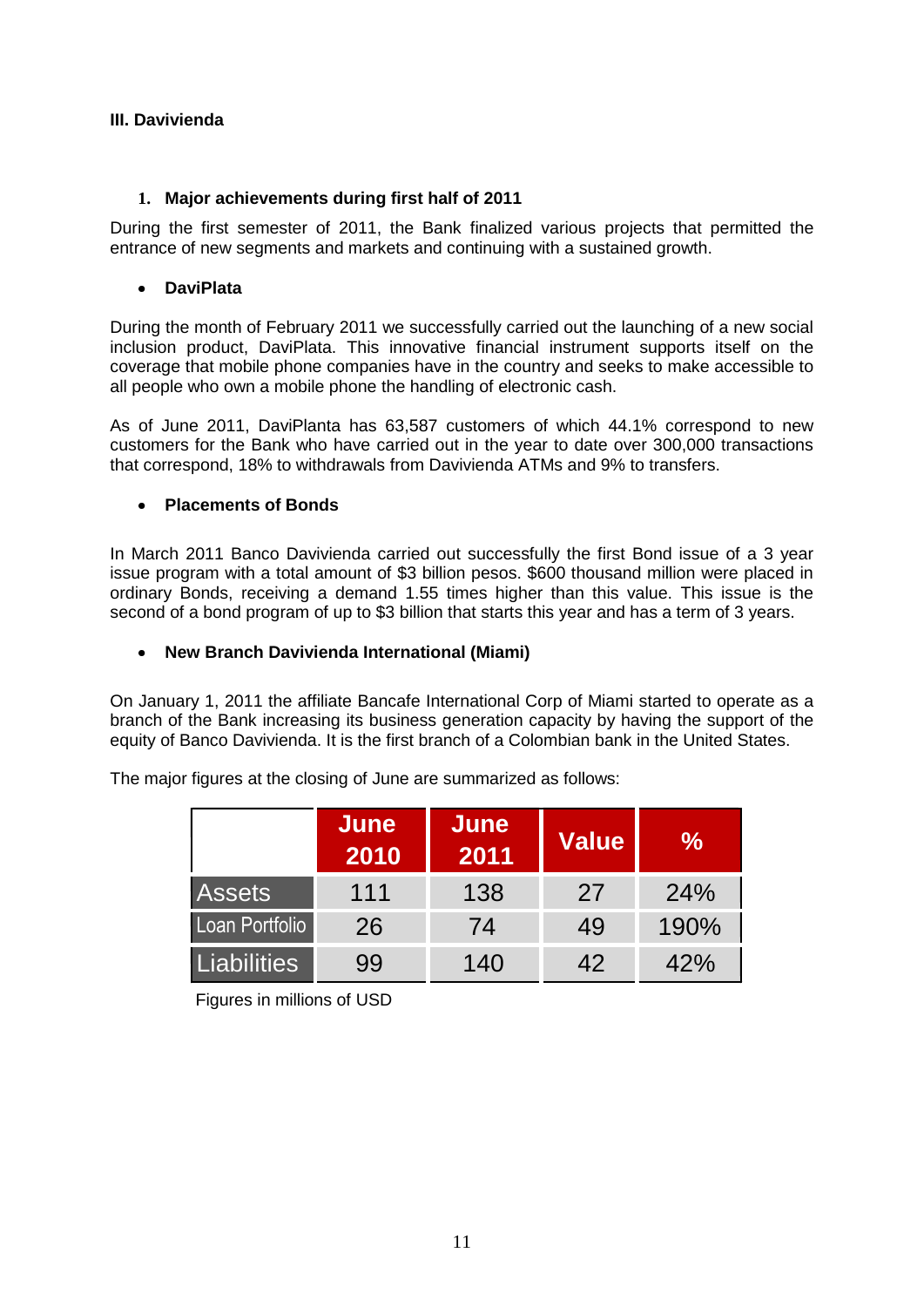# **Expofamilia 2011**

Expofamilia in its second version gathered over one hundred and fifty thousand visitors and we were able to maintain the spirit of our show as the only event held to generate opportunities and a leisure space for families, where 8,298 credits were approved to obtain thus an increase of 53% in respect to the previous year. In this manner, Expofamilia consolidates as the show that provides thousands of opportunities for families.

#### **Customer Service**

Team work, based on the generation of culture and focused on service attributes (expediency, advice, interest and security), has permitted us to have an average quality indicator of 86.82 for the second quarter of the year, and achieve a rating of 90.6 in the INDICA\* study that consolidates us as the number one Bank in the rendering of customer services.

**Note:** (\*Study carried out by *Market research*)

# **2. Bank Results**

During the first half of the year the Bank contributed to the acquisition of a home by 17,904 Colombian families, of which 9,736 were low income housing. Also, over 600,000 credits were disbursed to individuals and businesses, over 300,000 new accounts were opened and the total of new Bank customers of the period from January to June 2011 is of 322,578, not including the new customers of DaviPlata.

We have admitted 141,567 SME and business customers offering them possibilities for development thanks to our products.

To take care of the needs of this sector, we have lines of credit for Small and medium size companies, with low interest rates to cover the specific financing needs of our customers, through which we have been able to disburse 830 thousand million pesos, reaching a growth of 48% as compared to the first half of 2010, with a coverage of 145 municipalities.

Additionally, we continue working to consolidating ourselves in the SME and business sector through our products specialized for the agricultural sector, with which we were able to disburse 403 thousand million pesos that compared to the first half of 2010 represent a growth of 29% and 37% in the number of credits approved; in this manner we reached a coverage of 172 municipalities.

#### a. Assets analysis and structure

As of June 2011 Davivienda continues to be the third largest bank in Colombia with \$31.5 billion, a growth of \$5.7 billion in respect to the same month of 2010. This growth is marked mainly by the growth in the loan portfolio given the increase of \$4.4 billion (growth of 25%, 3% over the growth of assets) and represents 70% of the total assets as of June 2011.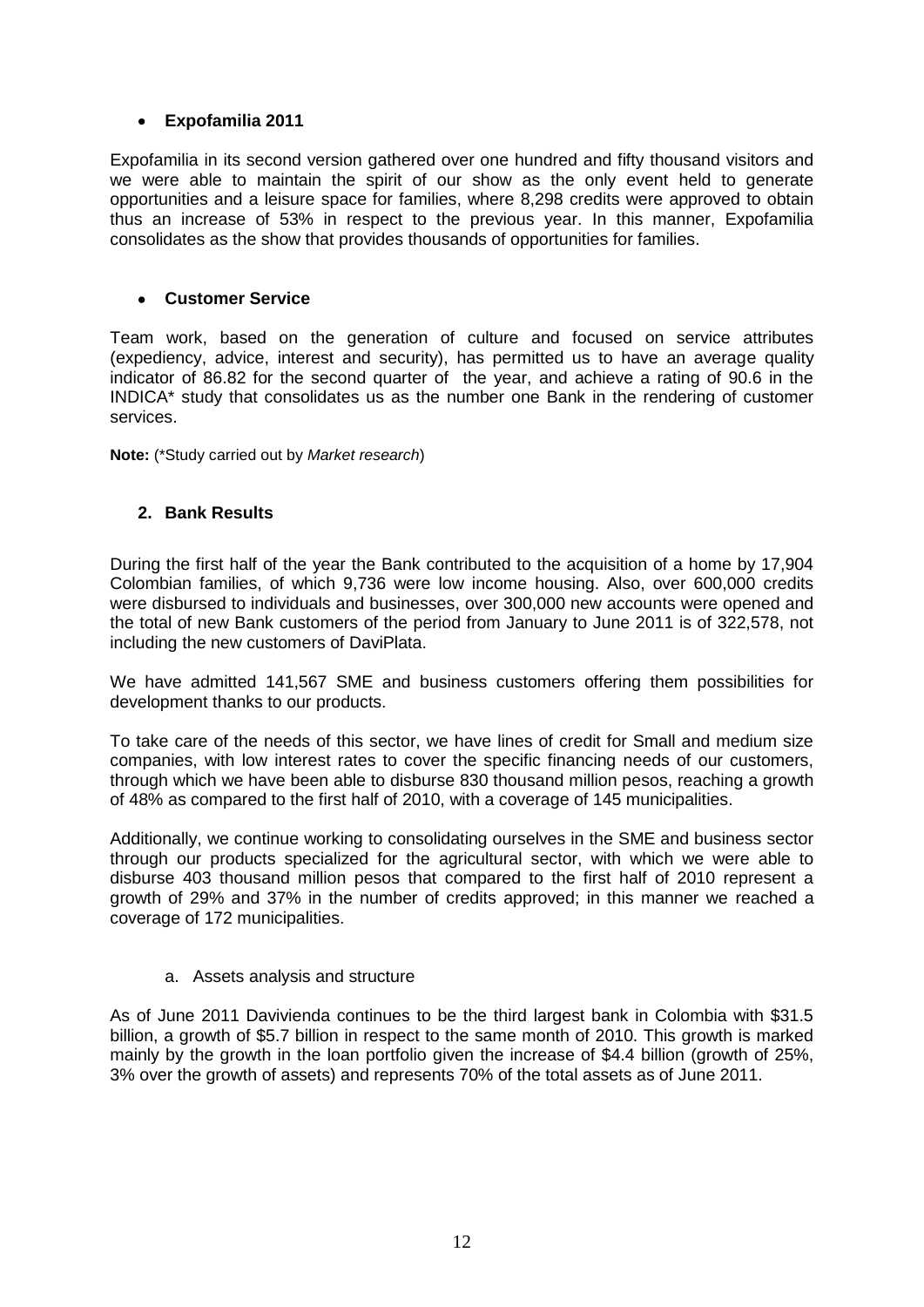

 **Note: Investments includes asset positions (asset funds)**

b. Loan portfolio

As of June 2011 there was a significant increase of 25% in the loan portfolio mainly as a result of the increase in the commercial and consumer portfolio that have been growing at a rate of 29.6% and 26.4% respectively. The home mortgage portfolio grows only 6.8% since during the period securitizations were made for \$1 billion pesos. The growth of home mortgage portfolio, by including the securitized loans is closed to 19%.

# **Banco Davivienda – Net loan portfolio**

| <b>DAVIVIENDA</b>                 | <b>Jun-10</b> | % Part. | $Jun-11$ |       | % Part. Growth |
|-----------------------------------|---------------|---------|----------|-------|----------------|
| Home mortgage & resident. Leasing | 3,531         | 19.9%   | 3,772    | 17.0% | 6.8%           |
| Commercial portfolio &            |               |         |          |       |                |
| <b>Imicrocredits</b>              | 8,711         | 49.0%   | 11,290   | 50.9% | 29.6%          |
| <b>Credit cards</b>               | 1,679         | 9.4%    | 2,099    | 9.5%  | 25.0%          |
| <b>Vehicles</b>                   | 744           | 4.2%    | 939      | 4.2%  | 26.2%          |
| <b>Other personal credits</b>     | 4,201         | 23.6%   | 5,334    | 24.0% | 27.0%          |
| Provision for loan portfolio      |               |         |          |       |                |
| and financial leasing             | $-1,101$      | 6.2%    | $-1,233$ | 5.6%  | 12.0%          |
| Net Loan Portfolio                | 17,766        |         | 22,201   |       | 25.0%          |

(Figures in thousand millions of pesos)

The growth of the portfolio together with the adequate control and follow up of policies for granting credits, has lead to the improvement of the loan portfolio quality indicators for each one of the loan types. In turn, the coverage of unproductive loan portfolio increases, exceeding 150%, this in part by the impact of contracyclic provisions that have permitted a recovery of the provisions levels.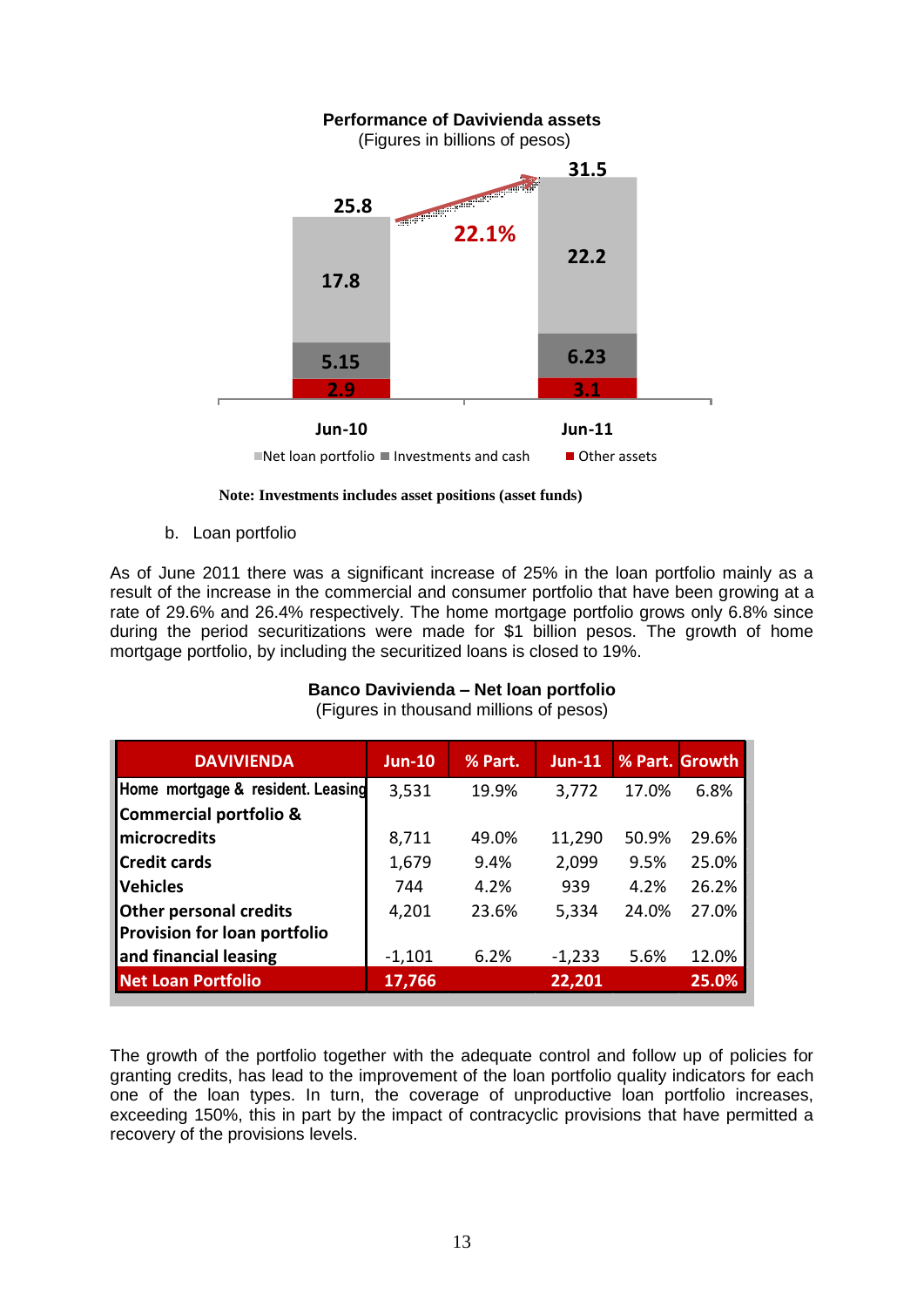|                  | <b>June 2010</b> | <b>June 2011</b> |
|------------------|------------------|------------------|
| Consumer         | 3.15%            | 2.98%            |
| Commercial       | 1.23%            | 0.87%            |
| <b>Home Mort</b> | 1.85%            | 1.68%            |
| <b>Total</b>     | 2.0%             | 1.8%             |
| Coverage         | 142.5%           | 151.7%           |

# **Banco Davivienda - Unproductive loan portfolio Indicators and coverage**

Commercial portfolio includes Microcredits. Home mortgages include Residential Leasing. *Quality: Consumer >60 Days / Total, Commercial > 90 days / Total, Home Mortgage > 120 days / Total. Coverage: Provisions / Unproductive x Rating (C, D and E)*

#### c. Liabilities analysis and structure

As of June 2011 the Bank liabilities showed an increase of \$4.8 billion in respect to those shown as of the same date in 2010, growing 20.9%. The traditional borrowing instrument with the highest growth in the past 12 months in the Bank was savings account with 31%; and among the other instruments, Bonds reached a growth of 26%, with the placement of 600,000 bonds in the first half of this year, and rediscounts with other entities that form a part of the other funding mechanisms, increased 60%.

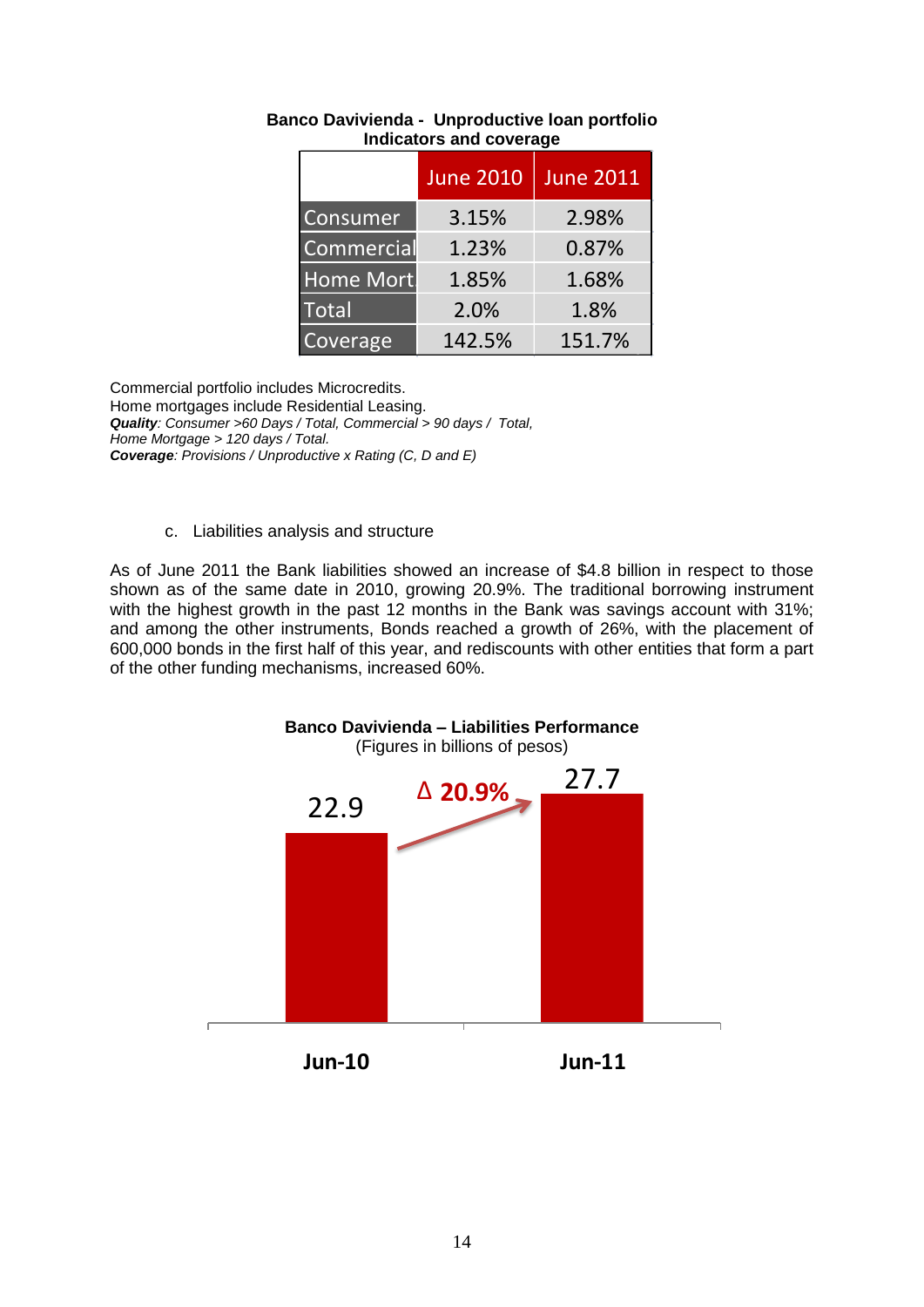# **Banco Davivienda - Borrowing Instruments**

(Figures in thousand millions of pesos)

| <b>DAVIVIENDA</b>                  | $Jun-10$ | %Part. | $Jun-11$ | %Part. | <b>Growth</b> |
|------------------------------------|----------|--------|----------|--------|---------------|
| <b>Savings Accounts &amp; CDAT</b> | 8,477    | 42.6%  | 11,170   | 47.6%  | 31.8%         |
| <b>Checking Accounts</b>           | 2,655    | 13.3%  | 3,019    | 12.9%  | 13.7%         |
| <b>CDs</b>                         | 5,881    | 29.5%  | 5,605    | 23.9%  | $-4.7%$       |
| <b>Other</b>                       | 121      | 0.6%   | 166      | 0.7%   | 37.8%         |
| <b>Bonds</b>                       | 2,774    | 13.9%  | 3,491    | 14.9%  | 25.9%         |
| <b>Borrowings from the Public</b>  | 19,908   |        | 23,451   |        | 17.8%         |

CDAT = Short Term Savings Deposit Certificate

d. Equity structure

The Bank's equity closed as of June 2011 at \$3.8 billion, \$900 thousand million more than as of June 2010. This is explained due to the capitalization through the issuance of shares that took place in August 2010 for 416 thousand million pesos and to the internal generation of results that reached 300 thousand million pesos accumulated during the year.

As of June 2011 the regulatory capital amounted to \$3.7 billion while assets weighted by risk level added up to \$27 billion. Taking into account a market risk equal to 169,166 million, these figures indicate a Bank solvency ratio (regulated capital over assets weighted by risk level plus value at risk) of 12.7% as compared to regulatory 9%.

e. Income statement

Accumulated results as of June 2011 added up \$300 thousand million. These represent an increase of 21.6% as compared to the results of June 2010 that had reached \$247 thousand million in the accumulated year to date 2010.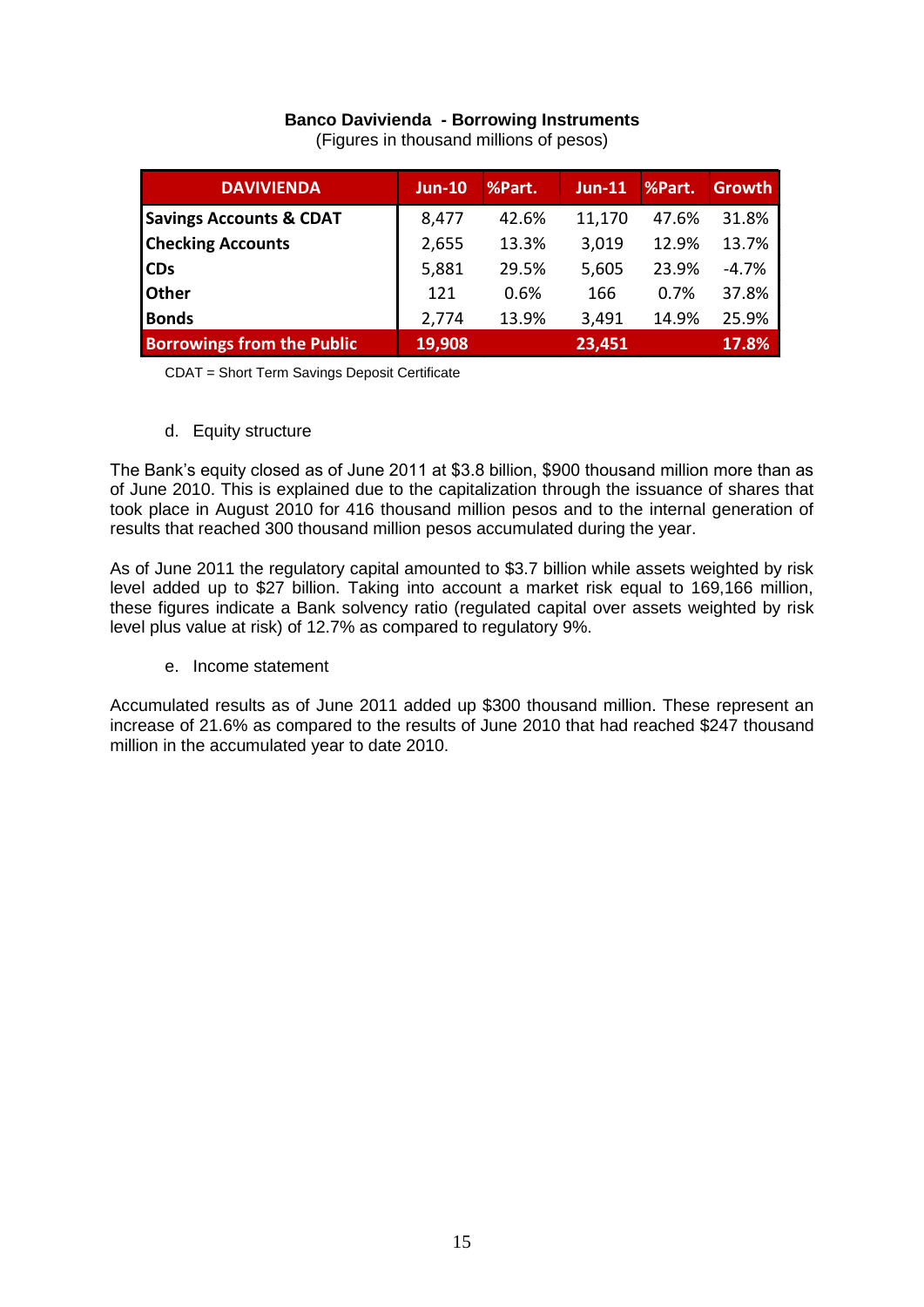# **Banco Davivienda – Results as of June 2011**

| (Figures in millions of pesos) |  |
|--------------------------------|--|
|--------------------------------|--|

|                              | <b>June</b> | <b>June</b> | <b>Growth</b> |          |
|------------------------------|-------------|-------------|---------------|----------|
|                              | 2010        | 2011        | <b>Value</b>  | %        |
| Income from Loans            | 1,120,741   | 1,308,093   | 187,352       | 16.7%    |
| Income from Investments*     | 204,955     | 148,886     | $-56,070$     | $-27.4%$ |
| <b>Financial Expenses</b>    | 346,128     | 365,487     | 19,359        | 5.6%     |
| Provisions                   | 294,890     | 355,959     | 61,069        | 20.7%    |
| <b>Net Financial Margin</b>  | 684,679     | 735,533     | 50,854        | 7.4%     |
| <b>Operating Income</b>      | 308,878     | 336,884     | 28,005        | 9.1%     |
| <b>Operating Expenses</b>    | 778,483     | 791,495     | 13,012        | 1.7%     |
| <b>Operating Profit</b>      | 215,074     | 280,921     | 65,847        | 30.6%    |
| Non Operating Net            | 91,297      | 80,129      | $-11,167$     | $-12.2%$ |
| <b>Profit before taxes</b>   | 306,371     | 361,051     | 54,680        | 17.8%    |
| Taxes and other              | 59,539      | 60,900      | 1,361         | 2.3%     |
| <b>Profit</b> for the period | 246,832     | 300,150     | 53,318        | 21.6%    |

\*Investments include results of derivatives and profit from sale and purchase of securities and foreign currency.

#### **3. Performance of affiliates**

a. Bancafé Panama

At the closing of June 2011 Bancafe Panama reached US\$632 million in total assets, which represents a 11.7% growth in respect to the previous year, and the most important items are bank deposits with 15%, investment portfolio with 34% and loan portfolio that represents 48%, as well as in the last few years, the past due receivables in excess of 30 days continues with excellent performance by being below 1%.

The equity value is US\$89 million, that is, 8.5% above that of June 2010; this variation is given by the profits of the six month period, which although lower by 32% to those of the same period of the previous year, is considered a good result taking into account the sharp reduction of placement rates that have been observed in the market and that the results of the trading business cannot be compared to those obtained one year ago by market situations.

|                | <b>June</b><br>2010 | <b>June</b><br>2011 | <b>Value</b> | $\frac{0}{0}$ |
|----------------|---------------------|---------------------|--------------|---------------|
| <b>Assets</b>  | 524                 | 632                 | 108          | 20.6%         |
| Liabilities    | 448                 | 543                 | 95           | 21.2%         |
| <b>Equity</b>  | 76                  | 89                  | 13           | 17.1%         |
| <b>Profits</b> | 7,181.0             | 5,298.0             | $-1,883.0$   | $-26%$        |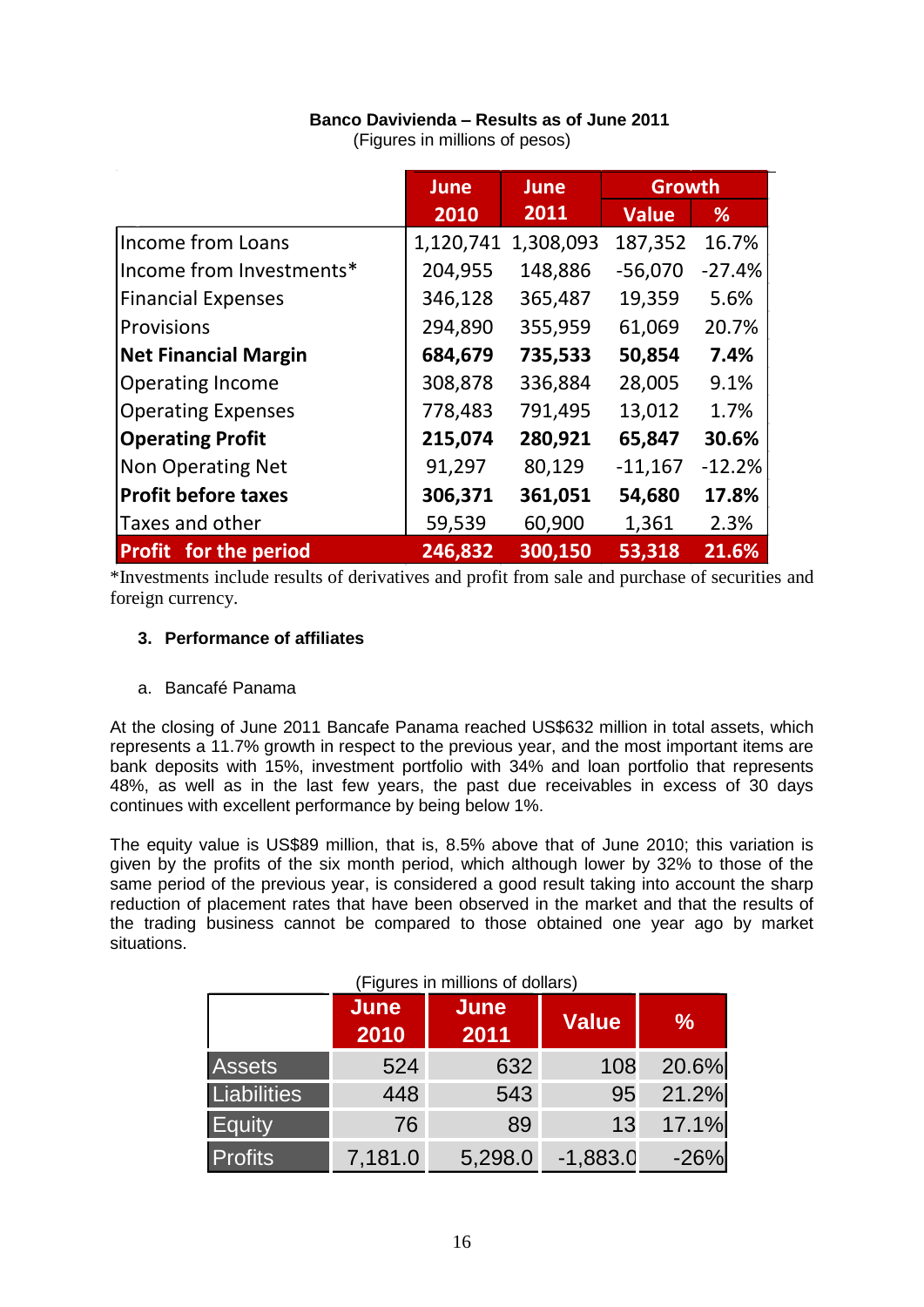#### b. Confinanciera

The growth in vehicle sales in the country is being capitalized by Confinanciera, supporting in the manner the development of the economy, by disbursing in the first half of the year \$150,865 million for the financing of vehicles, which represents a growth of 52.68& in respect to that recorded in the same period of the previous year.

The productive vehicle segment takes a good portion of the growth by reaching disbursements for the sum of \$104,133 million that represents an increase of 73.82%. For the case of the private segment, disbursement grew 20.01% being at \$46,733 if compared with the same period of the previous year.

Regarding the quality of the asset, the past due loan portfolio index by age continues to show its downward tendency by being 3.62% at the closing of the month of June, which compares well with the 8.32% of twelve months ago.

Thanks to this dynamic, the quality of the loan portfolio and the administrative efficiency, the entity shows at the closing of the first half of the year profits for \$10,270.6 million, which compared to those obtained in the first half of the previous year of \$6,551.1, represent an increase of 56.77%.

|                    | <b>June</b><br>2010 | <b>June</b><br>2011 | <b>Value</b> | $\frac{1}{2}$ |
|--------------------|---------------------|---------------------|--------------|---------------|
| <b>Assets</b>      | 423                 | 430                 |              | 1.7%          |
| <b>Liabilities</b> | 362                 | 358                 | (4)          | $-1.1%$       |
| Equity             | 61                  | 72                  | 11           | 18.0%         |
| <b>Profits</b>     | 6,554               | 14,926              | 8,372        | 127.7%        |

#### c. Fiduciaria Davivienda

At the closing of the first half of 2011 its profits grew 8%. The (average) return on equity was of 36% and the (average) return on assets was 30%.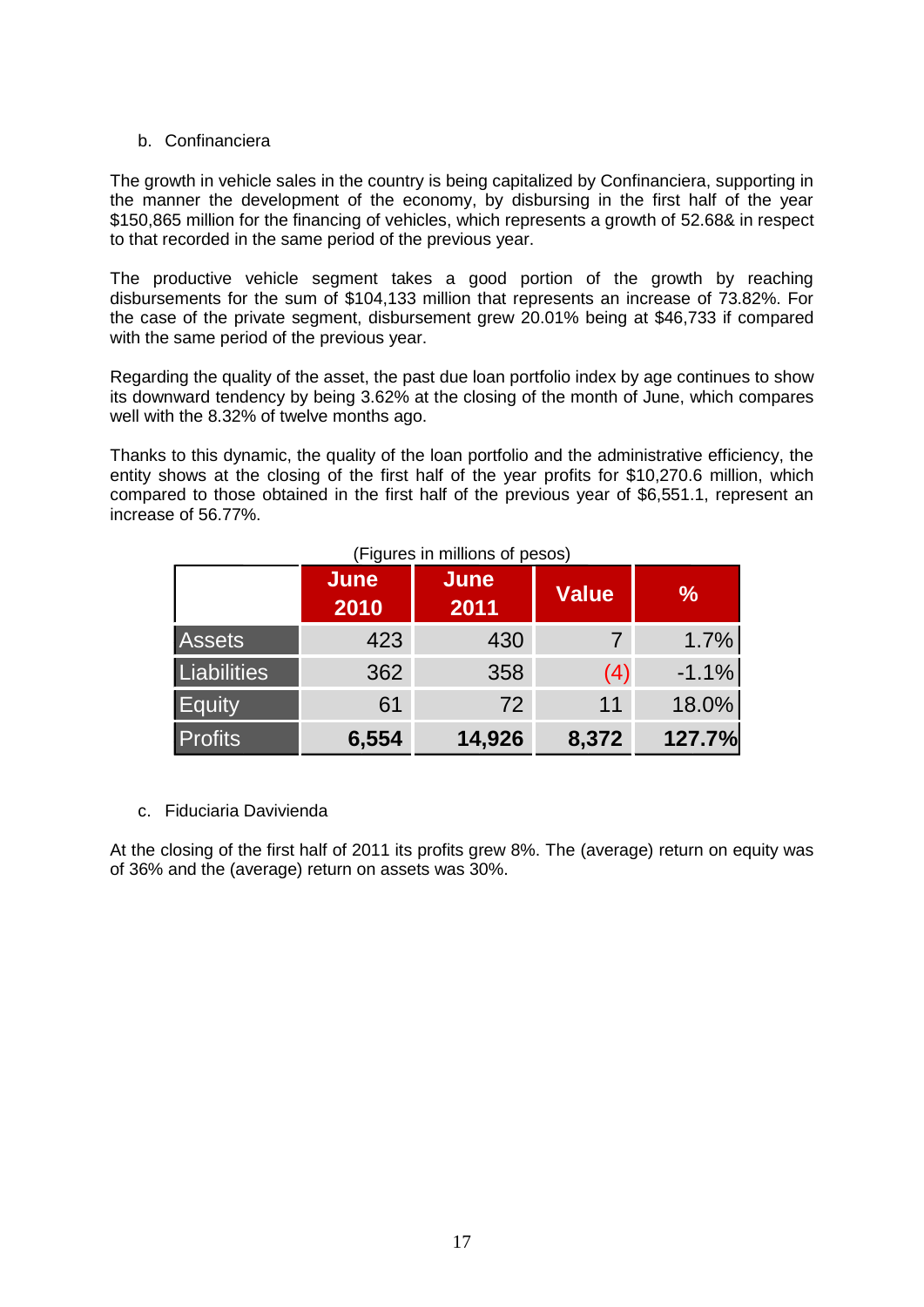| (Figures in millions of pesos) |                     |              |         |               |
|--------------------------------|---------------------|--------------|---------|---------------|
|                                | <b>June</b><br>2010 | June<br>2011 | Value   | $\frac{0}{0}$ |
| <b>Assets</b>                  | 50,904              | 56,124       | 5,220   | 10.3%         |
| Liabilities                    | 6,443               | 8,207        | 1,764   | 27.4%         |
| Equity                         | 44,461              | 47,917       | 3,456   | 7.8%          |
| Assets Administered *          | 3,036,551           | 3,536,726    | 500,175 | 16.5%         |
| <b>Profits</b>                 | 7,569               | 8,210        | 641     | 8.5%          |

(Figures in millions of pesos)

\*Fiduciaria Davivienda does not have any consortia

Al the closing of the first half of year 2011, the value of the trusts managed was \$3,536,726, with a growth of 16% in respect to June 2009. This result is explained mainly by the growth of real estate trust businesses by 38%, administration 50% and Voluntary Pension Fund by 5%.

Following is a variation of assets administered:

| (Figures in millions of pesos) |                     |                     |              |               |
|--------------------------------|---------------------|---------------------|--------------|---------------|
|                                | <b>June</b><br>2010 | <b>June</b><br>2011 | <b>Value</b> | $\frac{9}{6}$ |
| <b>Real Estate</b>             | 886,856             | 1,227,627           | 340,771      | 38.4%         |
| Administration                 | 274,506             | 412,540             | 138,034      | 50.3%         |
| <b>Voluntary Pension Funds</b> | 686,322             | 717,430             | 31,108       | 4.5%          |
| <b>Collective Portfolios</b>   | 1,188,866           | 1,179,130           | $-9,736$     | $-0.8%$       |
| Total                          | 3,036,550           | 3,536,727           | 500,177      | 16.5%         |

#### d. Fiduciaria Fiducafé

As of June 30, 2011, the value of the businesses administered by Fiducafe amounted to \$6.94 billion. Trust that manage pension funds (including consortia) had a participation of 71.5% followed by those of administration and payments with 13.3% and trusts in guarantee 10.6%. Rentacafe collective portfolios with a balance of \$238.8 thousand million and Rentaliquida with \$78.5 thousand million, had a participation of 4.6%.

As the end of the first half of 2011, income received for trust commissions added up to \$11.8 thousand million, higher by 2.4% to those of the first half of the previous year. The highest contribution corresponded to structured trust businesses, which commissions for \$9.7 thousand million grew 8.54%; within this category the business in consortia once again had the highest participation with income for %6.5 thousand million, higher by 7.3% than those of the same period of year 2010. In respect to Rentacafe and Rentaliquida Collective Portfolios, their commissions passed from \$2.5 thousand million to \$2.0 representing a reduction of 19.4%, setback of \$542 million, while the commissions of Rentaliquida decreased by \$1,200 million. Non operating income add up \$1,066.5 million.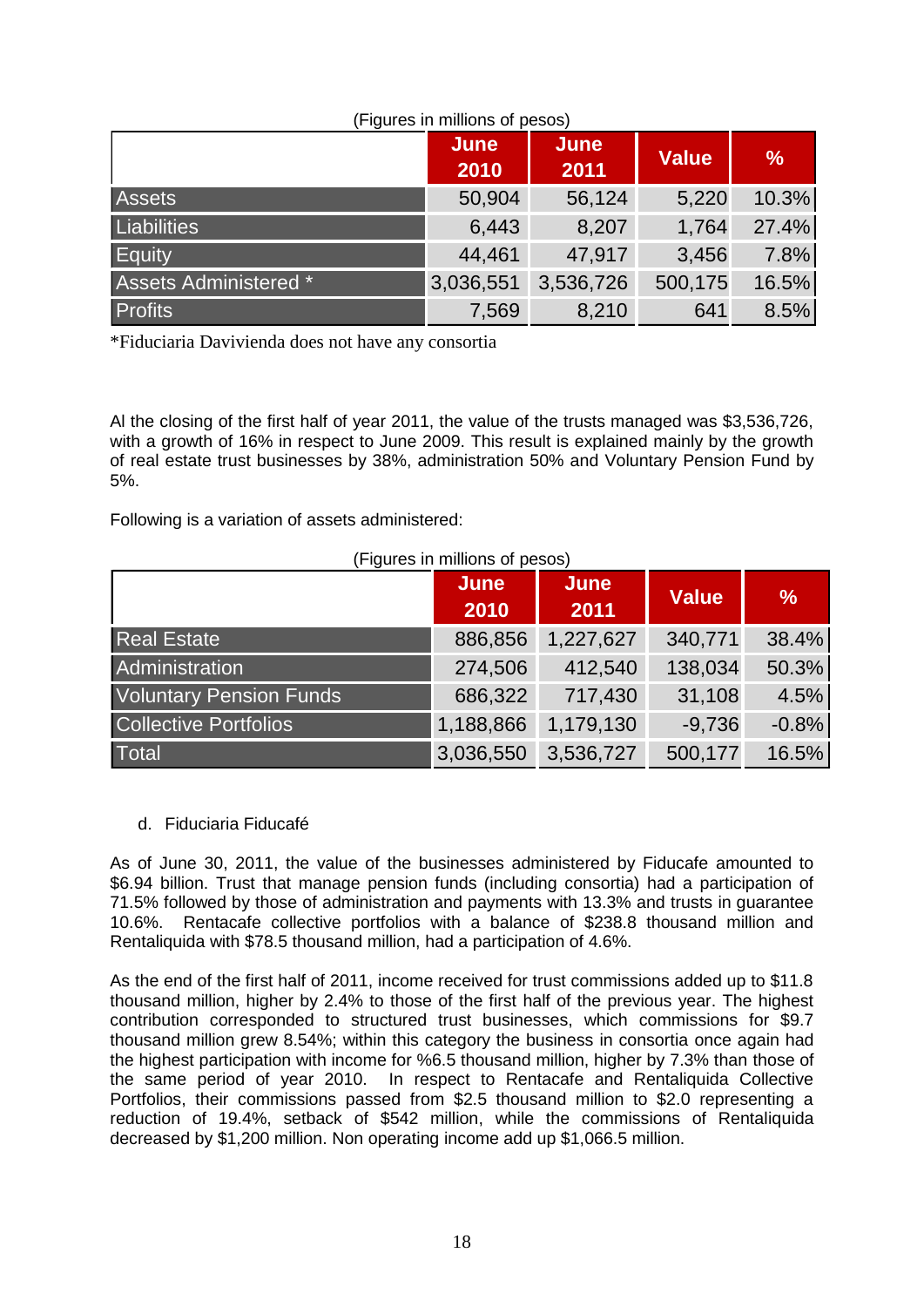By adding to the business commissions, the net returns of the portfolio, other operating and non operating income, the total company income amounts to \$14,096.0 million. This income was lower by 5.65% to that obtained in the same closing of year 2010.

After discounting operating expenses of \$9,404.7 million, which grew 11.4%, extraordinary and non operating expenses for \$660.0 and the effective tax burden of 34.6%, the period produced net profits of \$2,635 million.

|                            | June<br>2010 | June<br>2011 | <b>Value</b> | $\frac{9}{6}$ |
|----------------------------|--------------|--------------|--------------|---------------|
| <b>Assets Administered</b> | 6,062        | 7,024        | 962          | 15.87%        |
| Equity                     | 66           | 67           |              | 1.52%         |
| <b>Profits</b>             | 4,115        | 2,635        | $-1,480$     | $-35.97\%$    |

#### (Figures in millions of pesos)

#### e. Davivalores

During the first half of 2011, Davivalores increased its income by 42% in respect to the same period of the previous year, reaching 1,862 million pesos; the execution of customer orders through a commission agreement was the business line that represented the highest percentage of this income with 57%, followed by primary placements with 14%. The values in administration and custody by the company increased 108%, mainly as a consequence of the primary issue of share processes in which it has participated as underwriter.

The company has been making important investments throughout the six month period in order to have the physical, human and technological infrastructure that will support adequately their growth and execution of its strategic plan. These investments are evidenced in the growth the personnel (139%) and administrative (232%) expenses in respect to the same period of the previous year and are the cause why a contrary result of 613 million pesos was obtained for the first half of 2011.

| ((Figures in millions of pesos)) |                     |                     |              |               |  |
|----------------------------------|---------------------|---------------------|--------------|---------------|--|
|                                  | <b>June</b><br>2010 | <b>June</b><br>2011 | <b>Value</b> | $\frac{9}{6}$ |  |
| <b>Assets</b>                    | 10                  | 11                  |              | 5.3%          |  |
| <b>Administrated Assets</b>      | 680                 | 1,391               | 711          | 104.6%        |  |
| Equity                           | 10                  | 10                  |              | 1.0%          |  |
| <b>Profits</b>                   | 262                 | (613)               | (875)        | $-334.0%$     |  |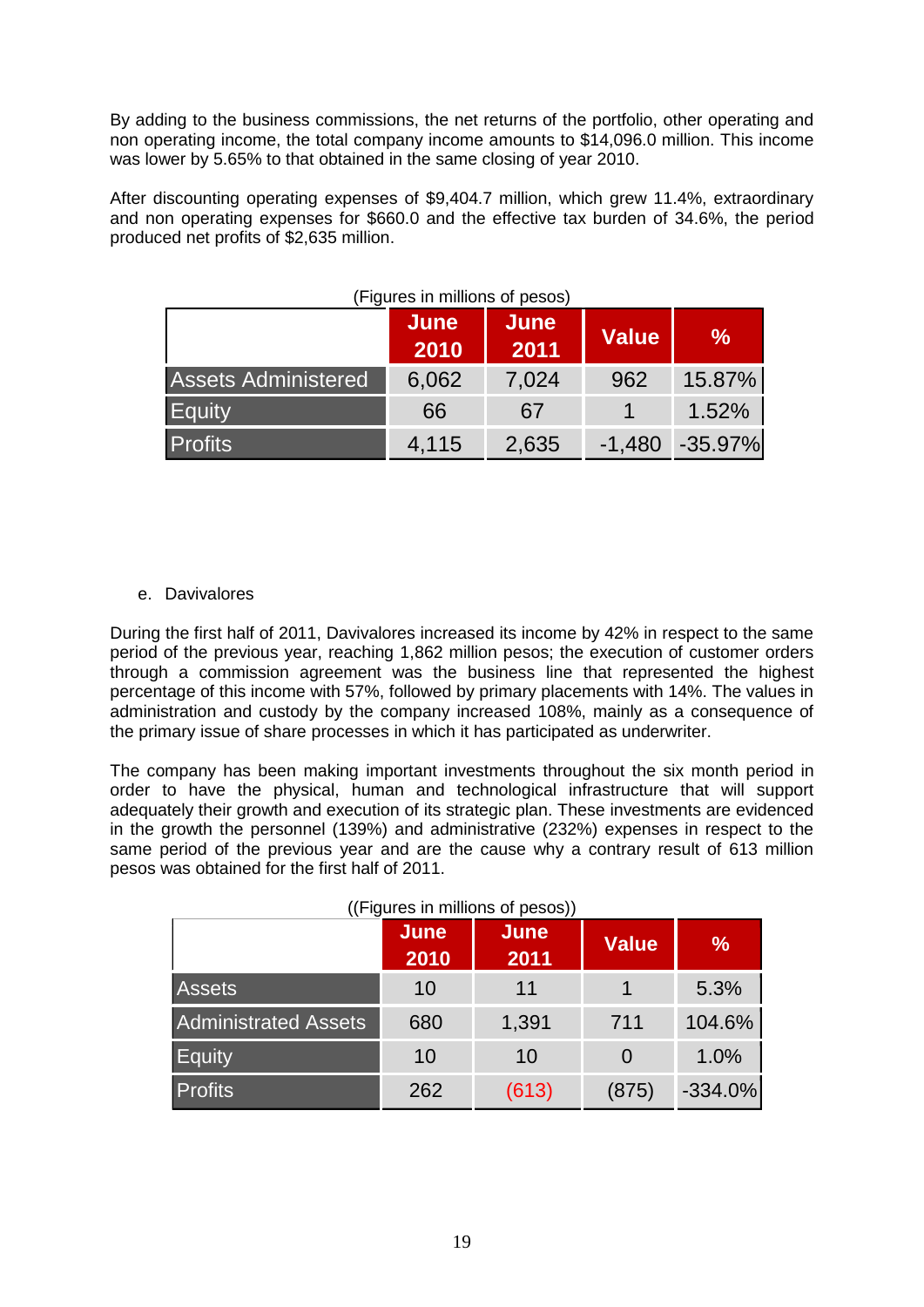# **4. Risk analysis**

The risk administration and management in Banco Davivienda follows the guidelines of the Bolivar Group, it is carried out through a strategy of synergy among the companies, consolidates in a single Risk area for all companies optimizing technological and academic resources for the development of measurement, analysis and control tools of the risks assumed. In Note 32 of the Financial Statements are included the detailed indicators for each one of them.

a. Credit Risk Administration System (SARC)

The Bank has continued working in a calibration process of expected loss estimation models. A summary of these models is in Note 32 to the Financial Statements. Davivienda's loan portfolio provisions amounted to \$1.2 billion at the closing of June 2011, providing a coverage of 149% to the unproductive loan portfolio rated C, D, E for all models.

b. Market risk

The Bank's Treasury performs its duties in accordance with the definitions, guidelines and strategies defined by the Board of Directors, the Assets and Liabilities Management Committee, and the Financial and Investment Risks Committee. The control and monitoring of the creation of value of the various business lines and/or portfolios is exercised by the Investment Risks Vice Presidency, as well as the identification, measurement and monitoring of the market risk. As of June 20, 2011 the regulatory value at risk (VeR), calculated according to the methodology of the Financial Superintendence of Colombia, was of \$169.2 thousand million. The summary of the internal model used to calculate the value at risk is in Note 33 of the Financial Statements, as well as the major results of the standard methodology.

c. Liquidity risk

The guidelines established by the Financial Superintendence of Colombia are applied to the liquidity risk measurement; they establish the rules related to the Liquidity Risk Administration System and define the Liquidity Risk Indicator (IRL), which as of June 30, 2011 was of \$3.1 billion. The guidelines of the Liquidity Risk Administration System (SARL), are explained in Note 33 of the Financial Statements.

d. Operating Risk Administration System (SARO)

The evolution of the operating risk administration system has permitted to achieve a higher effectiveness in the mitigation of events that have occurred in some of the Bank's operating processes, to avoid possible losses and/or reduce higher operating costs in accordance with the requirements established in the External Circular 041 of 2007 of the Financial Superintendence of Colombia.

The Operating Risk profile generated by the Bank at the closing of June 30, 2011, permits to verify how most of the risks identified are duly controlled, remaining at low and medium risk levels and in those few risks that still remain at a high level, action plans that will generate their mitigations are being developed and controlled.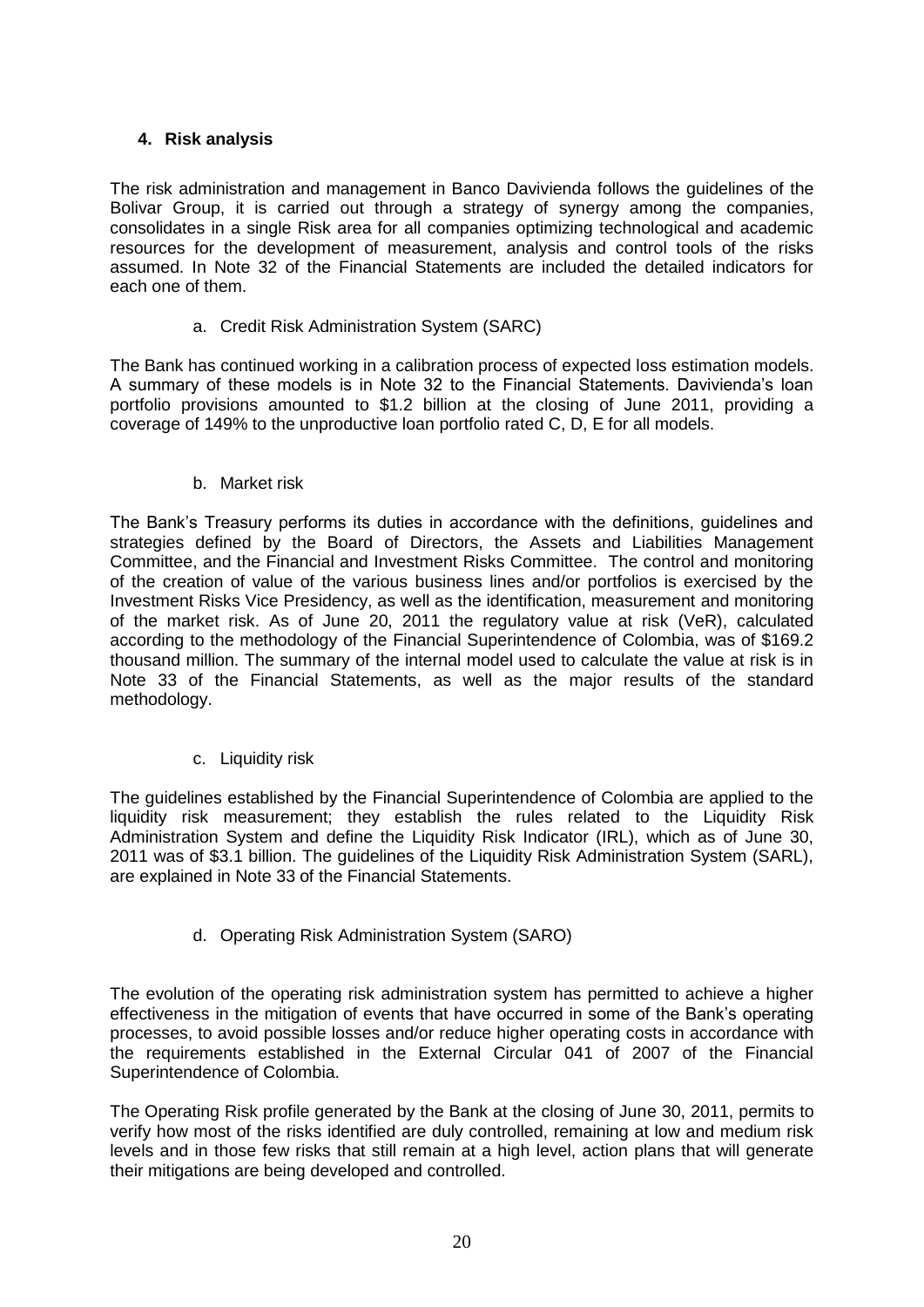It is important to emphasize that the same as every dynamic process affected by the environmental changes, the Bank has been carrying out, through a monitoring system, continuous improvement processes intended to achieve excellent quality and security standards in its operations.

e. Internal Control System (SCI)

The security and reliability of operating processes is based essentially on having an effective internal control system and for this purpose the Bank has constructed and has been optimizing its control structure in all its processes; in this manner, it applies the controls that are required in accordance with the levels of impact and occurrence probability of this risks that may arise, in order to comply with the regulatory requirements established in External Circular 038 of 2009 from the Financial Superintendence.

The internal control system implemented in the Bank has the policies, procedures and methodologies required to create an adequate control environment that will secure the generation, disclosure and custody of the information and consistency in all processes, including the accounting and technological activities.

f. Financial Consumer Service System (SAC)

As an strategic part of the business, the Bank directs its actions to an adequate and effective service and protection of the financial consumer, for which it has created a series of mechanisms that will secure the fulfillment of the following objectives:

- Carrying out financial education programs that will facilitate to financial consumers being able to make adequate decisions.
- Providing understandable, true, sufficient and timely information to financial consumers.
- Exercising due diligence in the offering of products and the rendering of services to financial consumers.
- Securing the quality and effectiveness of communication media defined to take care of  $\bullet$  . the financial consumer information needs.
- Achieving adequate quality standards and timeliness in the resolution of complaints and  $\bullet$ claims submitted by financial consumers.

The Board of Directors has defined the policies that have been adopted in respect to the financial consumers in order to achieve an adequate an effective attention of all their requirements and needs in accordance with the provisions of Law 1328 and External Circular 015 of 2009 from the Financial Superintendence of Colombia.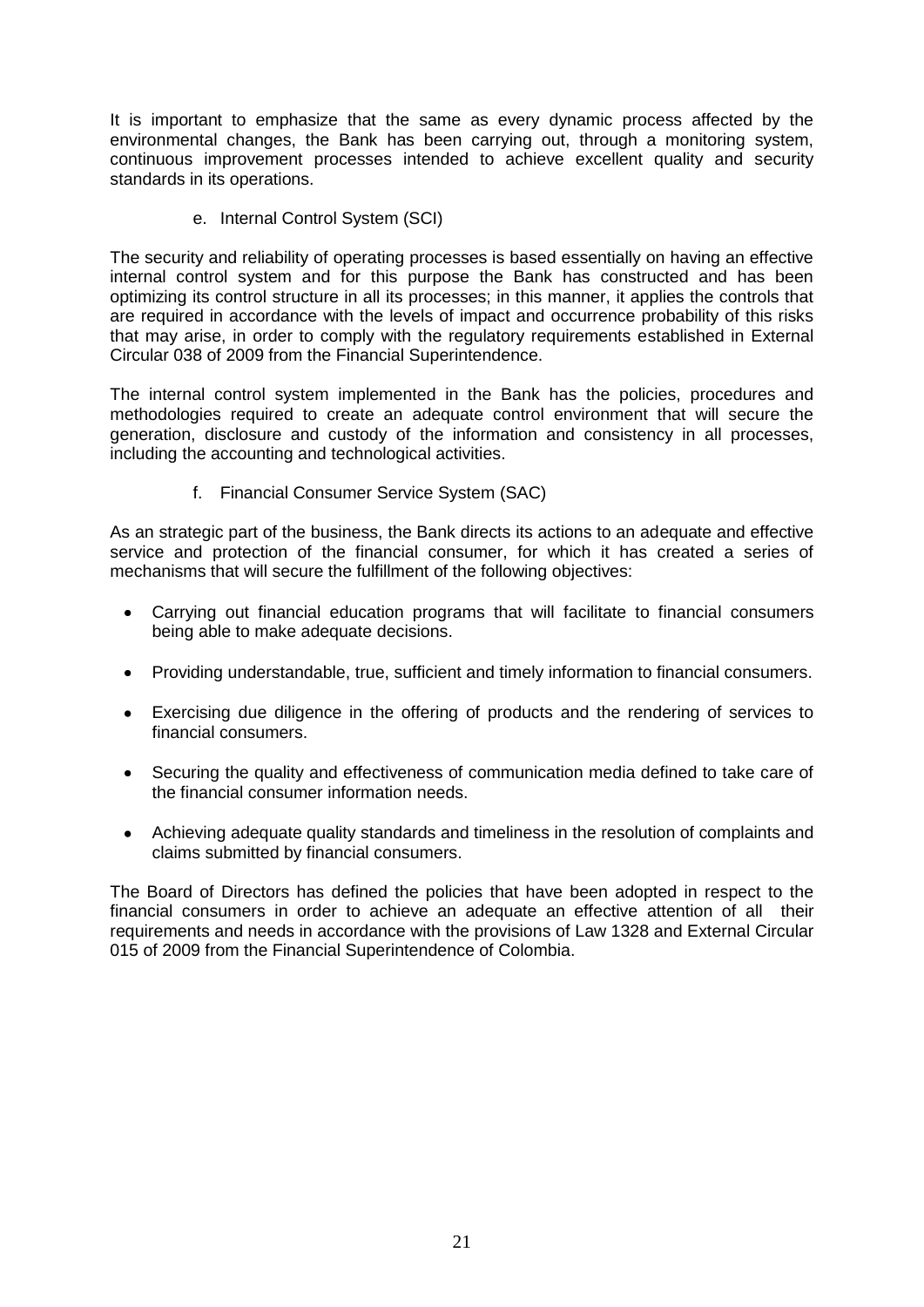#### g. Information Security Strategies – CE 052 de 2007

The Bank together with the various areas that interact in the sustainability process of the compliance with External Circular 52 of 2007 from the Financial Superintendence, maintains a constant verification and inclusion process of the requirements of said Circular within the ordinary performance of its functions in order to have a continuous and efficient improvement cycle.

With the improvements in the Bank's project methodologies, the identification of the regulatory requirements have become an important and fundamental step to analyze and provide viability to the initiatives presented, which includes the compliance with External Circular 052.

Likewise, the controls implemented for the compliance with phases I, II and III are maintained, and according to the risks identified in the processes, new controls are implemented that may be considered necessary to preserve the security of the Bank's channels and information.

The processes for information exchange with third parties have been strengthened, among which is the control of information delivered to them, in order to maintain always the principles of Confidentiality and Integrity of information when defining the secure channels for delivery of information and the responsibilities of the parties within the agreements that are signed on the protection mechanisms.

Internally a constant disclosure and continuous update is maintained of security procedures related to the management of the Bank's transactional channels through the means established for it, where all Bank officers are covered from their different roles.

The Bank and its Affiliates continue in a research process of new tools and solutions that will help to mitigate the risks generated by the new technologies available to the customers, in order to deliver to them products and services with quality and security.

> h. Money Laundering and Terrorism Financing Risks Administration System (SARLAFT)

As an integral part of the Money Laundering and Terrorism Financing Risks Administration System – SARLAFT, activities were carried out in accordance with the plan established for the first half of year 2011.

Among the different functions and tasks performed, we consider relevant to underline:

·

- Presentation to the Board of Directors of the reports from the Compliance Officer corresponding to the first and second quarters.
- The execution of the training plan on Money Laundering and Terrorism Financing Prevention to Davivienda employees was continued.
- Presentation of mandatory reports to the Financial Information and Analysis Unit (UIAF) according to the regulations in effect.
- Constant follow up and monitoring of operations carried out by Bank customers.
- In the same manner, cooperation was provided with the answer of all requirements to control and monitoring entities.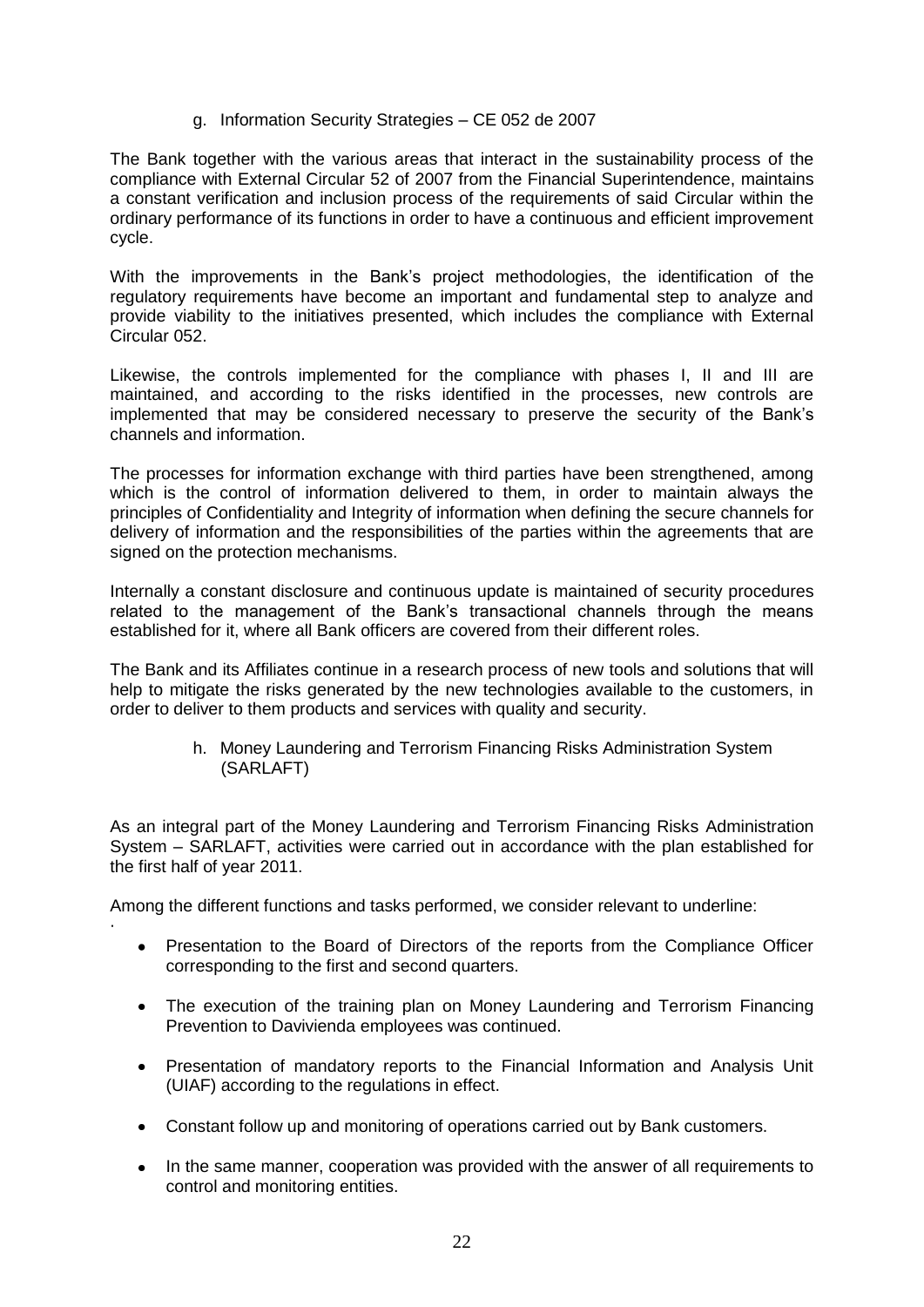Within the risk management activities, the administration of the system implemented was continued, making the identification, measurement and follow up of the risks under the parameters established by the model adopted that covers the matrixes of customer, product and entity. As a result, it was determined that the SARLAFT risk of Davivienda is at a low exposure level.

#### **5. Audit Committee**

In compliance with the legal regulations issued by the Financial Superintendence of Colombia, the Board of Directors of the Bank verified the operations of the internal control procedures through the definition, approval and improvement of strategies and policies, pursuant with the recommendations made by the Audit Committee.

The policies defined for the implementation of the Internal Control System, were subject to a continuous follow up in order to secure the fulfillment of the organizational objectives which contemplate aspects related to: human talent (self-control principle), rules, methods and control procedures (self-regulation principle) of the entity's operation (self-management principle), as well as the activities of: control, information, communication, accounting, technological activities and monitoring of the internal control system.

For the verification of the effectiveness of the Internal Control System, the Bank has the Internal Audit, Statutory Audit and the Risk Management areas, which according to their functions carry out the evaluation and monitoring of the different system components. Regarding the monitoring of the application of controls and their effectiveness to mitigate risks, it is established that the same must be continuously verified by the owners of each process. Special attention is paid to the verification of the optimum assurance of the financial-accounting, technology, information and communications activities that are considered as critical for the achievement of the strategic objectives of the business.

During the period evaluated and according to the reports analyzed, no material deficiencies were detected that would impact the Bank's financial statements.

The Audit Committee during the meetings of the first half of 2011 according to the regulations, reported the major activities carried out in those meetings in accordance with the follow up of the entity's risk exposure levels and its implications for the Bank, evaluation of reports presented by Internal Audit, the compliance officer and the Statutory Auditors, carried out the study and analysis of the financial statements and verification of the observations made by the monitoring entity. For all cases a follow up and verification was made of the timely and accurate attention by managers to the observations made.

The Bank has an Audit Vice Presidency certified in processes by the ISO 9001:2008 standard, that reports to the Audit Committee and to the Board of Directors in order to secure its independence. Internal Audit carried out for this first half of the year the program of agreement with the planning submitted by the Audit Committee and delivered evaluation results based on mathematical methods. The plan was the result of the prioritization by risk level of the different Bank processes, based on the Strategic Map, regulatory and legal obligations. The administration followed the recommendations made and developed for each one of them an action plan which is subject to follow up by the different Audit Committees.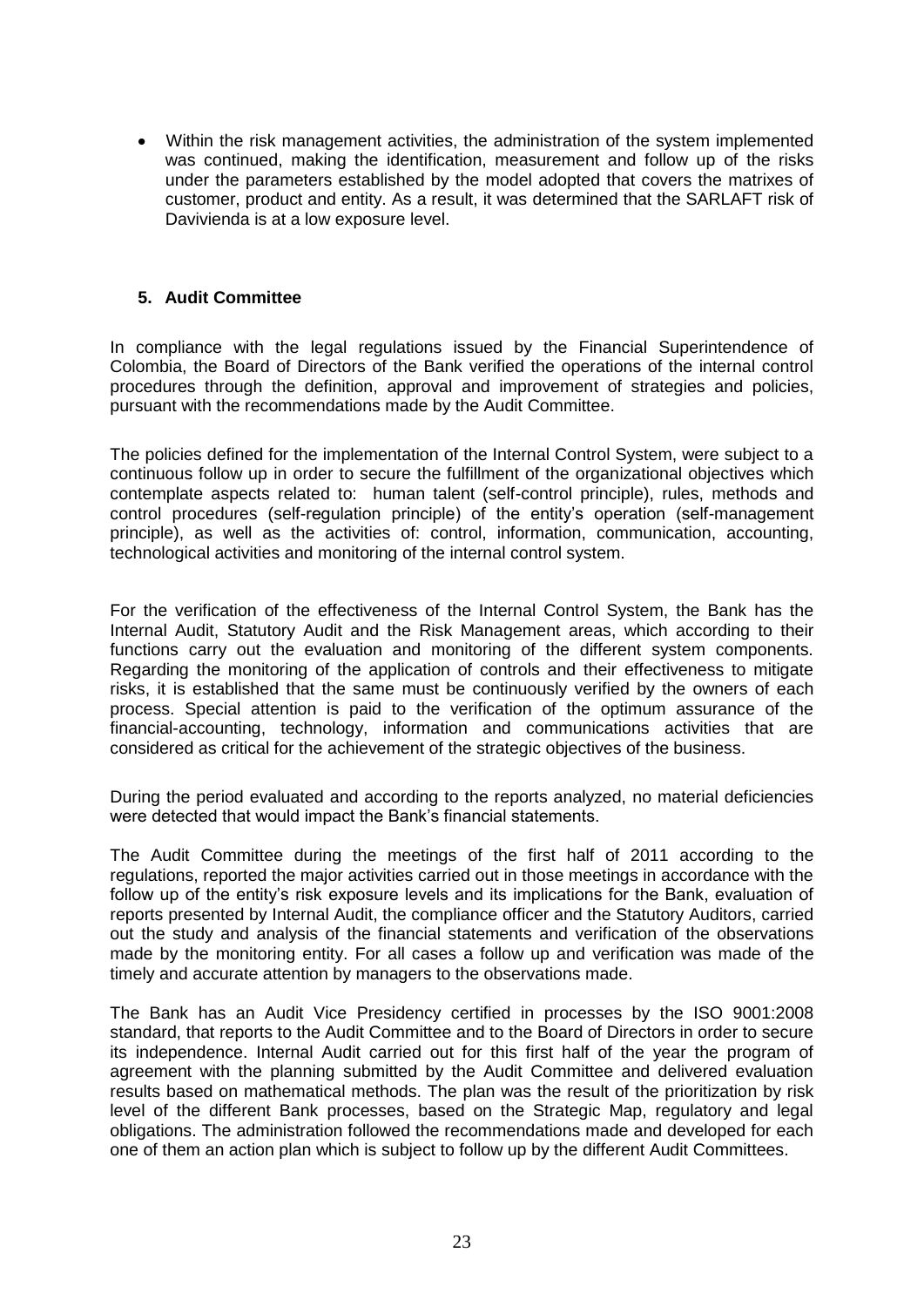# **6. Administrative Aspects**

#### a. Legal situation

The Bank does not have currently any processes brought against it that could affect its solvency or stability situation. The most important processes are included in Note 19 of the Financial Statements.

#### b. Administrative situation

As of June 2011, the Bank had 10,049 positions for an indefinite term, 62 fixed term, 414 in training and 102 temporary employees, for a total of 10,657.

c. Intellectual property and copyrights

Davivienda has established internally awareness programs for officers, in order that the fulfillment of rules on Intellectual Property and Copyrights will be achieved through selfregulation. In addition, these programs are reinforced by periodic Audit visits to the different areas of the Bank, in order to assess, among others, this aspect.

d. Operations with shareholders and administrators

The operations carried out by Banco Davivienda with its shareholders and administrators conform to the entity´s general policies. These operations are detailed in Note 32 to the Financial Statements.

Credits and deposits with related parties (shareholders, members and advisors of the board of directors, legal representatives and other related parties) amount to \$42,976 and \$380,383 million, respectively.

For their attendance to the Board of Directors meetings, fees and commissions for \$193 million were paid to its members and advisors.

e. Intensity and business group relations

Traditionally, Banco Davivienda maintains business relations with companies of the same group, seeking a greater joint efficiency through the specialization of each company in those areas in which there are competitive advantages.

Following is a summary of the major operations with related parties as of June 30, 2011, which detail is presented in Note 32 to the Financial Statements:

(Figures in millions of pesos)

| Assets      | 693.126 |
|-------------|---------|
| Liabilities | 884.601 |
| Income      | 190.197 |
| Expenses    | 53.560  |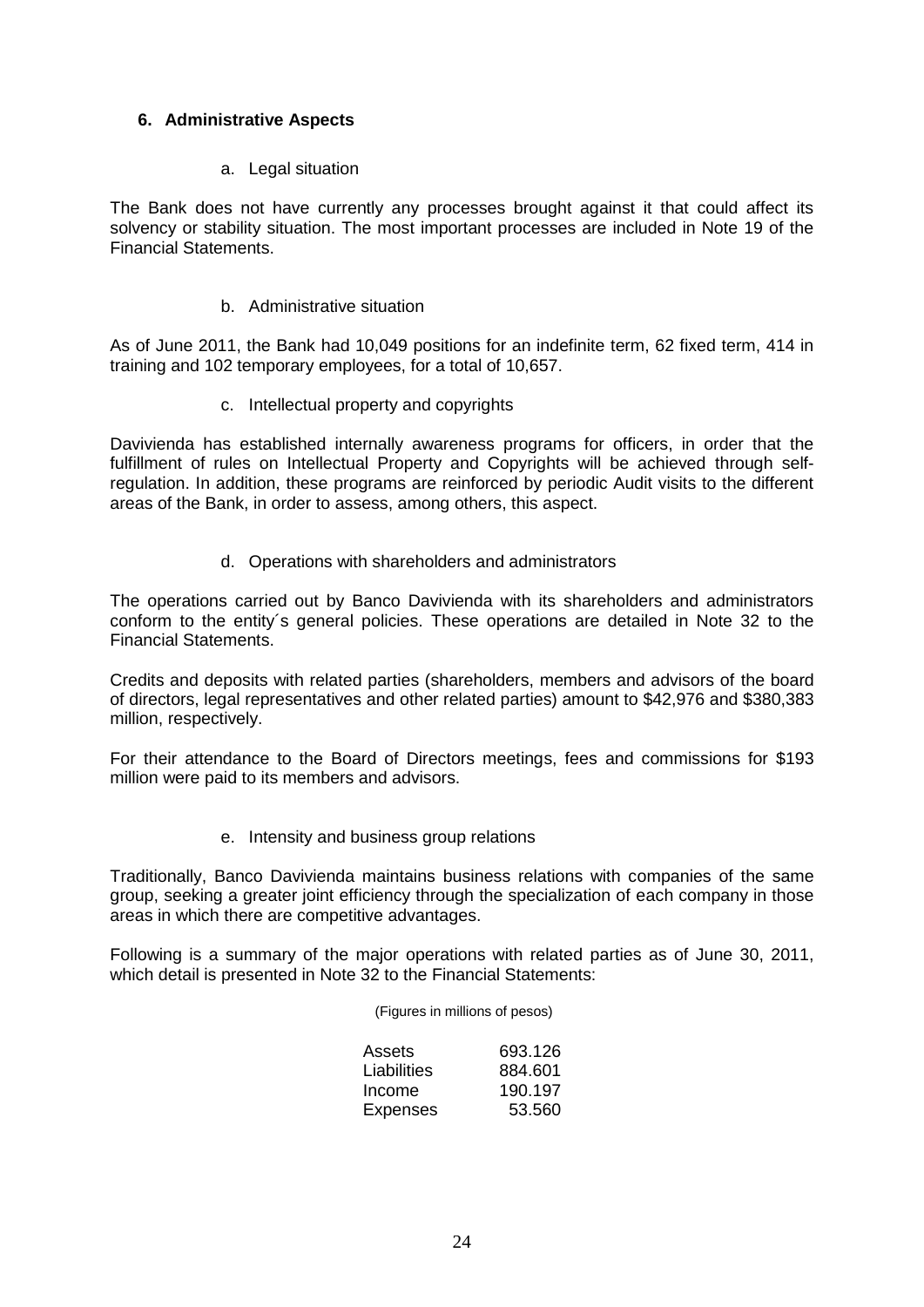There were no significant operations completed during the period ended on June 30, 2011, between Banco Davivienda and other entities by influence or in the interest of Sociedades Bolívar S.A., or Sociedades Bolívar S.A. and other entities in the interest of Davivienda.

There were no decisions of importance made o omitted by Banco Davivienda by influence or in the interest of Sociedades Bolívar S.A., or decisions taken or omitted by Sociedades Bolívar S.A. in the interest of the Bank.

f. Expenses of directors of the corporation

The expenses of directors amounted to \$3,847 million.

g. Expenses of advisors or related officials

The expenses of advisors and officials are listed below:

Board of Directors Fees \$109 million

h. Donations

During the second half of 2009, donations were made for \$3,985 million.

i. Advertising and Public Relations Expenses

Advertising expenses amount to \$33,678 million, and those of public relations to \$354 million.

j. Goods Owned Abroad

The money and other goods of the corporation held abroad amount to \$146,584 million and obligations in foreign currency to \$2,186,137 million.

k. National and/or foreign investments

The detail of investments in participating securities is disclosed in Note 5F of the Financial Statements. These amount to \$297.876 million, as follows:

| National investments:      | \$245,961 |  |
|----------------------------|-----------|--|
| International investments: | \$51,915  |  |

#### **7. Statement of Business Social Responsibility:**

Currently we are working on converting the company's Social Responsibility into a conscious, structured and institutionalized competence, in order to maximize the positive impacts and mitigate or offset the negative ones, for all those implied of the value chain of our business and for the society in general.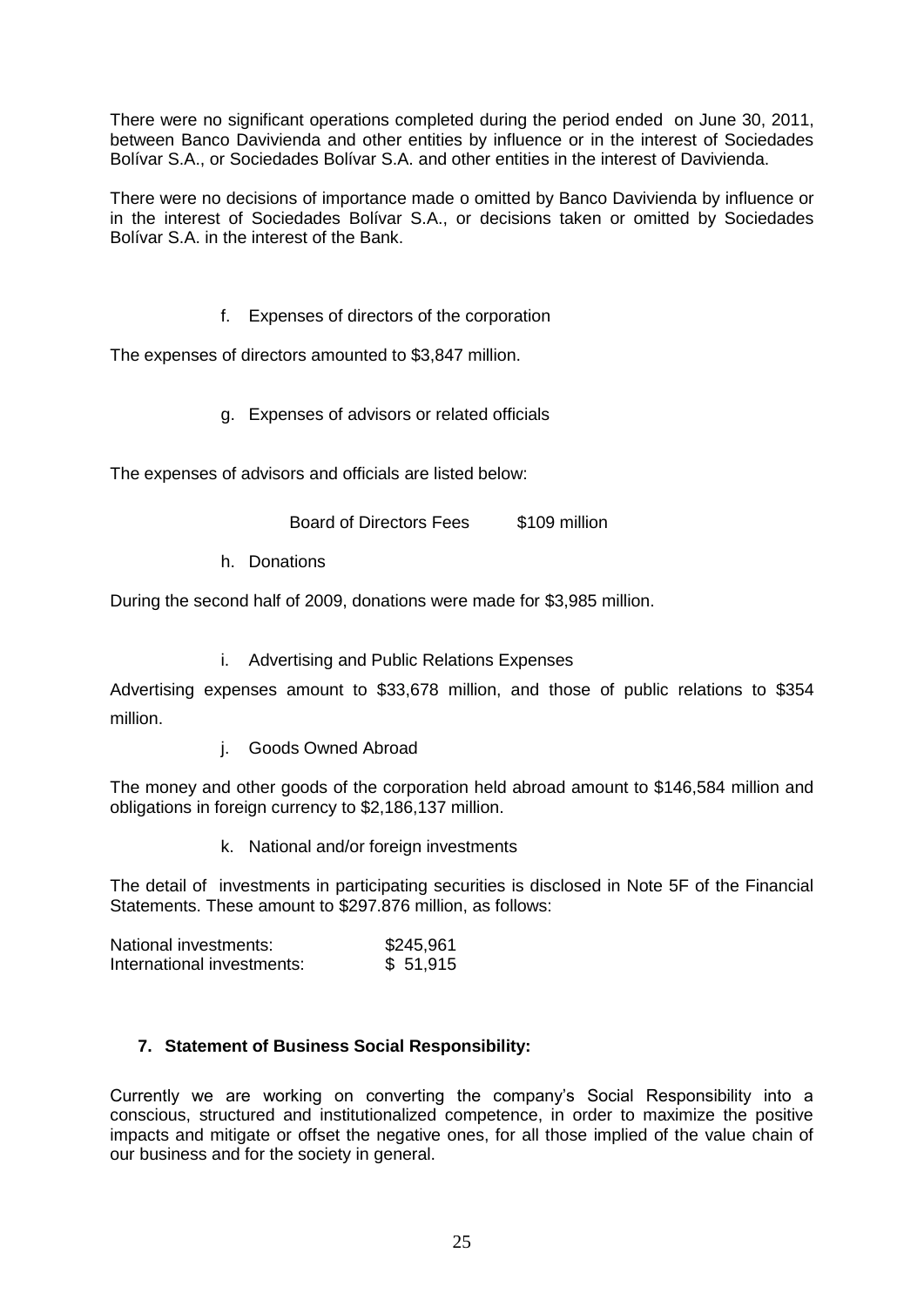Our strategy is based on a Superior Purpose "We enrich life with integrity" with what we are, we make and we believe, taking the Being as inextinguishable Source of growth, wellbeing, and generation of value, with which we seek to perform tasks intended to contribute to the wellbeing and development of our business, of the community and of the country.

#### Creation of value through our products and services

The bank is also working to help to reduce the impact of the strong rains on our SME and Business Customers for which it has made available to the affected producers a series of financial aids that have been disclosed through its web page, in the bank statements and in advertising for offices and customers. These aids are framed within two fronts, one is the normalization of debts in effect with possibility of access to condoning of interest and the other in new resources with favorable conditions which are the lines of credit with rates compensated or ordinary lines with access to incentives.

Aimed at continuing to construct a responsible and transparent business, we seek to be clear with the information that we deliver to our financial consumer and educate the same in the management of our products and his finances, for the first half of 2011, we continue updating our Products and Service Information Site in order to provide unique and centralized information to our clients; additionally, we had a booth and conferences to educate in the management of family finances in Expofamilia and on the management of money and collective portfolios in Expoinversion.

As part of our commitment we have been actively participating in the consolidation of definitions and strategies of Financial Education through alliances with the Bankers' Acceptance and the Securities Market Self-regulator (AMV), we have also developed programs with the support of our business lines and other promoting entities such as the Ministry of Education, Financial Superintendence, Central Bank, Fogafin (Guarantee Fund of Financial Institutions) and Fasecolda (Federation of Colombia Insurers), following the directives set forth in the National Development Plan and taking as a basis that the "Financial Education will only be achieved through a set of public and private activities".

"We are aware of the needs of the company and of the great importance of promoting progress and equity in the country, and because of this we have made contributions focused on the development of the lower income population."

| Donations                                             | 2011<br>$30$ -jun |
|-------------------------------------------------------|-------------------|
| Bolívar Davivienda Foundation                         | 3,000             |
| Hogar Infantil Bolívar<br>Foundation                  | 549               |
| Dividendo por Colombia                                | 114               |
| <b>Other Donations</b>                                | 378               |
| <b>Business Culture and</b><br>Development            | 58                |
| Democracy, Peace and<br>Coexistence                   | 320               |
| Education                                             |                   |
| Childhood, Old age and<br>Health                      |                   |
| <b>Total Donations</b><br>igures in thousand millions | 4.041             |

\*Figures in thousand millions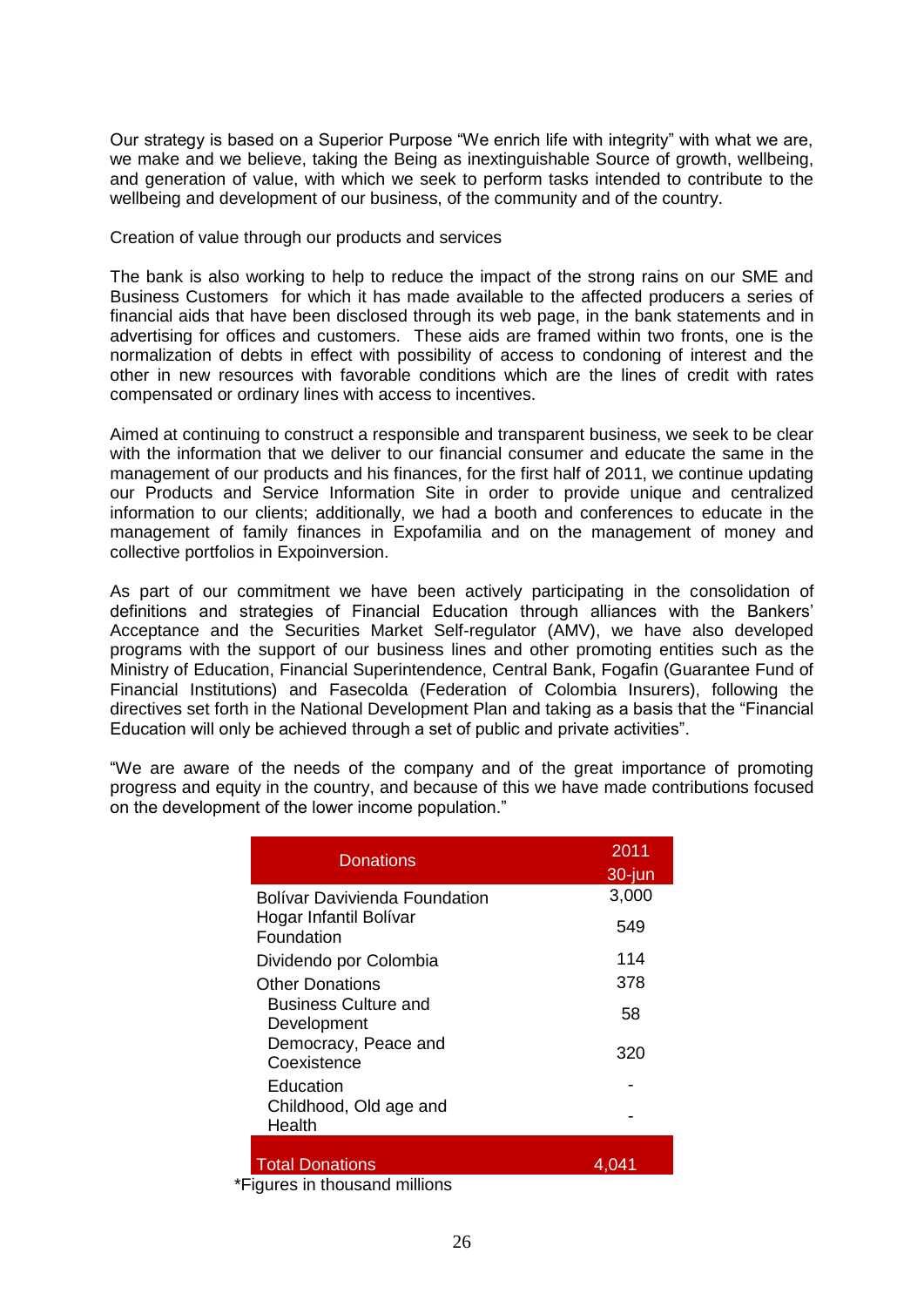# **8. Important events occurred subsequent to the period**

During the month of August 2011, Davivienda will continue its successful local bond issue program, when 300,000 million pesos will be offered with a possibility to increase to 500,000 million.

In the meeting of August 16, 2011, the Bank's Board of Directors authorized the issue of bonds in the international market for up to US \$350 million; approved to call a General Stockholders' Meeting on August 26, 2011, in order to study the authorization to increase the limit of the program for issuance and placement of shares with preferential dividend and without right to vote, that were approved in the Meeting of April 28, 2010, as well as the issuance of shares with preferential dividend and without right to vote and the conversion of ordinary shares to shares with preferential dividend and without right to vote.

#### **9. Foreseeable evolution of Banco Davivienda**

During the second half of 2011 Banco Davivienda will continue focused on supporting the economic strategies of the Government supporting projects in homes, infrastructure and agricultural banking.

In turn, the bank will continue with its effort to make available the bank to the population not using bank services in the country through the promotion of DaviPlata.

# **10. Certification and Liability of the Financial Information**

We certify that the Financial Statements for the period from January 1<sup>st</sup> to June 30, 2011 do not contain any defects, inaccuracies or errors that may prevent knowing the true equity situation or the operations of Davivienda, in accordance with the provisions of article 46 of Law 964 of 2005.

Pursuant to the provisions of Article 57 of Decree 2649 of 1993, the information and statements integrated in the Financial Statements have been duly verified and obtained from the entity's accounting records, prepared in accordance with accounting standards and principles established in Colombia.

Davivienda has adequate systems for disclosure and control of financial information; for this purpose the corresponding procedures have been designed which permit to assure that this information is adequately presented, which operativeness is verified by General Auditing and the Financial Direction.

Additionally, we inform that there are no significant deficiencies in the design and operation of internal controls that would have prevented the company from adequately recording, processing, summarizing or presenting its financial information, and there were no frauds that affected the quality of the financial information, or changes in its methodology for evaluation.

In the Financial Statements are recorded all assets and liabilities existing as of the closing date and these represent probable rights and future obligations, respectively. In addition, all transactions for the period were recorded and all economic facts have been recognized and correctly classified, described and disclosed. All items have been recognized for the proper amounts, in conformity with article 57 of Decree 2649 of 1993.